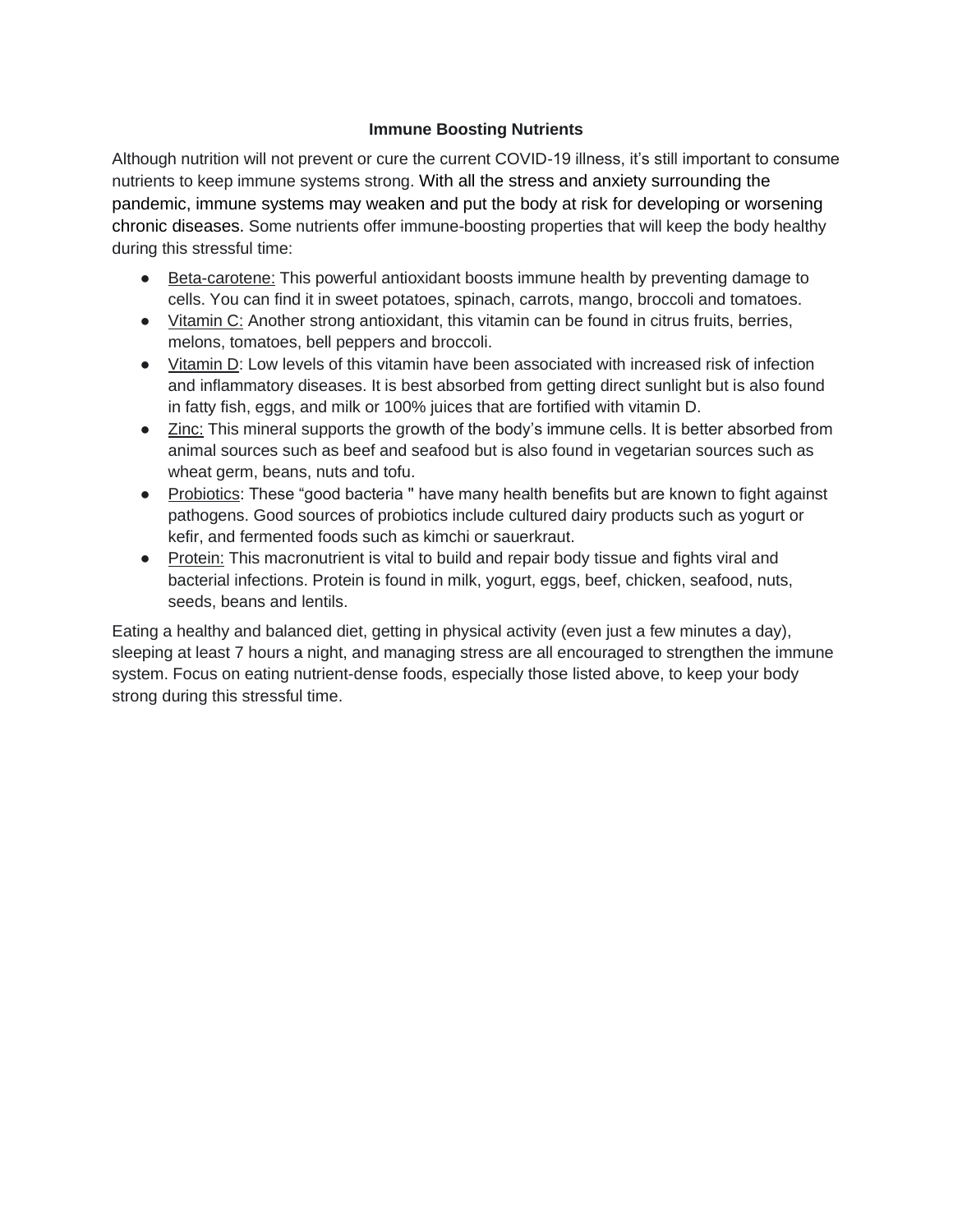# **Build A Fresh & Flavorful Salad**

What better way to celebrate the coming of spring than with crisp, fresh, and colorful salads? Swish chard, cabbage, red and green lettuce, spinach, collard greens, kale, and so much more, are now in season! Check out the website seasonalfoodguide.org for a complete list of spring produce. Adding color to your plate can boost your immune system, support a healthy gut, regulate blood sugar, lower cholesterol, hydrate your body, and enhance brain health. It's time to start eating these refreshing, healthy foods and creating your own salad will do just the trick.

Build a tasteful, spring salad with 5 simple steps:

- 1. Select a leafy green: For a lighter flavor choose green or red leaf lettuce, mixed greens, spinach, or romaine lettuce. For a bolder flavor try kale, radicchio, cabbage, or arugula.
- 2. Add some color with fruits and veggies: Chopped, diced, shredded, sliced, or whole, you choose! You can even add fresh, frozen, canned, or dried versions. The key is to focus on incorporating a variety of colors. Each color has a different vitamin, mineral, antioxidant, and phytochemical profile, giving you a variety of nutrients.
- 3. Sprinkle on the extras: Add on some cheese (feta, bleu, parmesan) and/or healthy fats (nuts, seeds, avocado, olives) to boost flavor and healthy fat intake. By having some healthy fats added to your salad, it makes it easier for your body to absorb the fatsoluble vitamins A, D, E, and K that are necessary for your health.
- 4. Power it up with protein: Make it a main course meal by adding beans, legumes, chicken, shrimp, tofu, hard-boiled eggs, tuna, salmon, or turkey.
- 5. Make your own salad dressing: Jazz up your salad with fun flavors from oil, vinegars, spices, fresh herbs, a spritz of citrus juice, or diced onions and garlic. Looking for a great recipe? Whisk together 1/4 cup olive oil, 1/4 cup balsamic vinegar and 1/4 teaspoon ground mustard. Add a dash or two of black pepper and toss into your salad!

Try these recommended combinations to get started with building your spring salads:

-Romaine, grape tomatoes, cucumber, shredded carrots, avocado, and shrimp.

-Spinach, red onion, mandarin oranges, and sliced almonds.

-Mixed greens, grilled chicken strips, dried cranberries, walnuts, and feta cheese.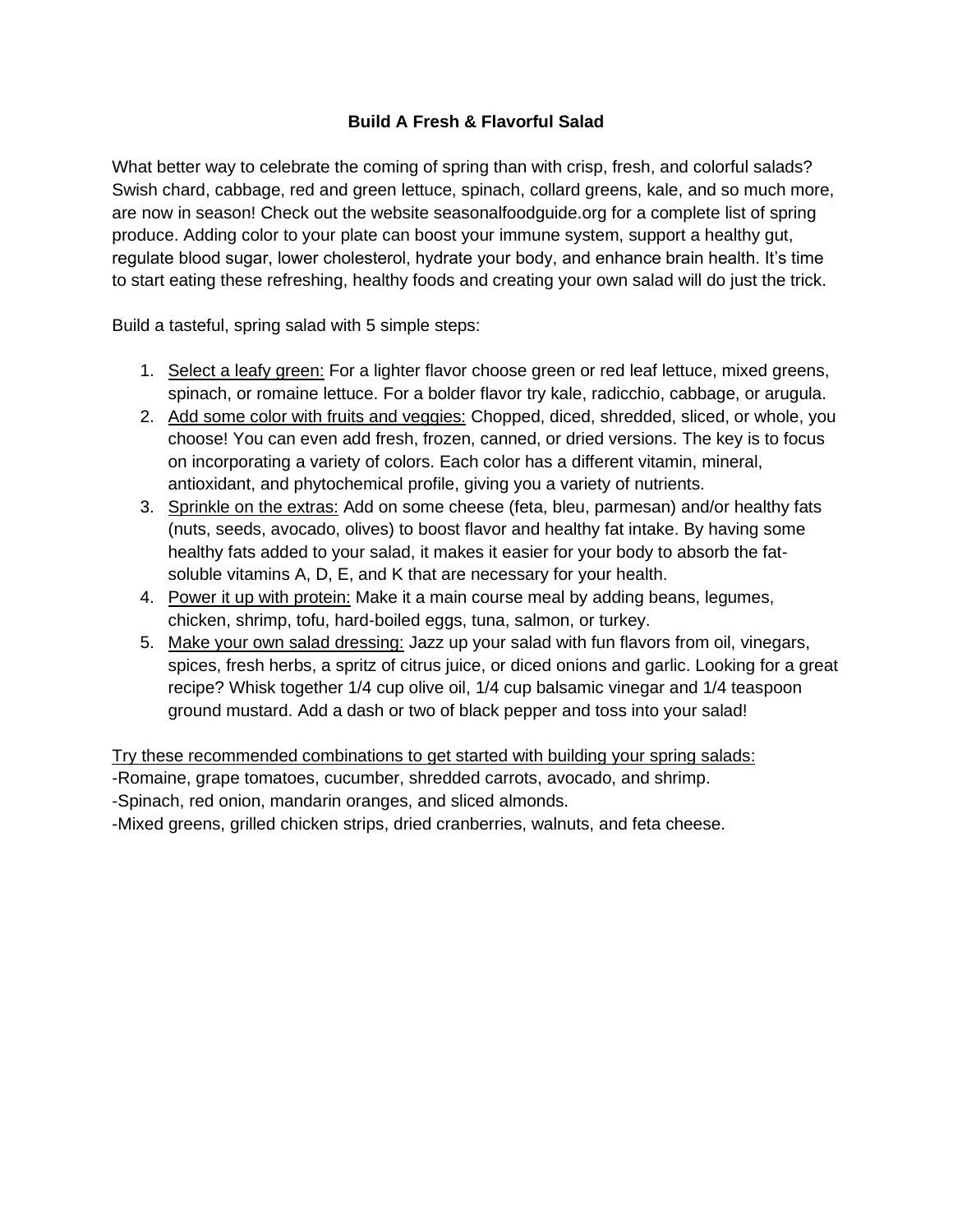## **Soak Up Your Vitamin D**

Did you know around 40% of people in the United States are deficient in vitamin D? There are so many explanations behind this. Lack of sun exposure, not eating enough vitamin D-rich foods, or not eating enough healthy fats to absorb vitamin D are a few key explanations.

Vitamin D functions in the body as both a potent vitamin and hormone. Its main role is to help absorb calcium and maintain balance of calcium and phosphorus in the body, which helps to build strong bones. However, this versatile vitamin also supports a healthy immune system, improves mood, and has even shown to reduce risk of cancer and autoimmune diseases.

Vitamin D is a fat-soluble vitamin, which means healthy fats must be present for it to be properly absorbed. The best way to get enough vitamin D is to soak up some sunshine! You can also get vitamin D from certain foods, such as salmon, eggs, dairy foods, tuna, and fortified orange juice or cereals. If you experience muscle weakness, bone pain, or depression and mood issues, talk to your doctor about getting your vitamin D levels checked.

Here are some easy ways to ensure your vitamin D levels stay balanced:

- 1. Eat fish at least twice a week. Make a tasty tuna melt, cook halibut with taco seasoning to make fish tacos, or sauté some salmon with balsamic vinegar, olive oil, and your favorite veggies for a quick dinner option.
- 2. Make a breakfast scramble with eggs, veggies, & cheese. Sip a small glass of vitamin Dfortified orange juice with it.
- 3. Get outside! Take a walk or sit outside for 10-30 minutes every day. It's best to wear sunscreen, especially as spring and summer quickly approach to prevent UV damage on your skin.

Get your levels tested, especially if you are experiencing any symptoms of low vitamin D. Supplement dosage varies based on person and severity of deficiency. If you are deficient, your doctor can recommend the proper dosage for you!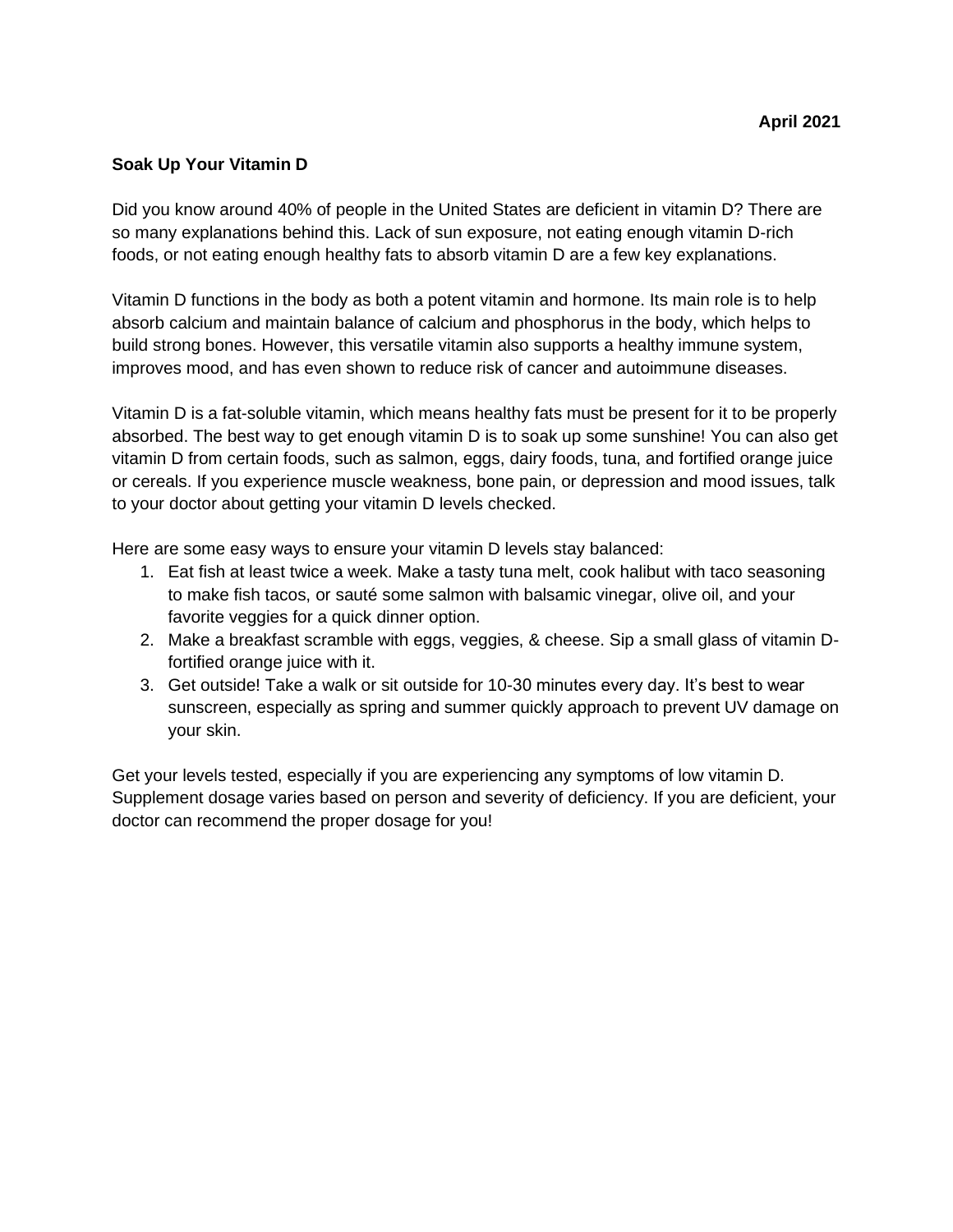# **D-lightful Breakfast Omelet**

Serves: 1

Both eggs & mushrooms are rich in vitamin D. Eat this tasty omelet with a side of vitamin D-fortified orange juice or milk.

Ingredients:

- $\bullet$  2 eggs
- 1 tsp olive oil
- $\bullet$   $\frac{1}{4}$  cup chopped mushrooms
- $\bullet$   $\frac{1}{4}$  cup chopped spinach
- $\bullet$   $\frac{1}{4}$  cup chopped onion
- $\bullet$   $\frac{1}{4}$  tsp salt
- $\bullet$   $\frac{1}{4}$  tsp pepper
- $\bullet$   $\frac{1}{4}$  tsp cumin
- $\bullet$   $\frac{1}{4}$  cup milk
- 2 tbsp shredded cheese

- 1. Heat olive oil in a pan. Sauté chopped mushrooms, spinach, and onions for 5 minutes, until softened. Set aside on a plate.
- 2. Whisk eggs with milk, salt, pepper, and cumin in a bowl. Pour egg mixture into the same pan over medium heat. Let cook about 1-2 minutes, until bottom appears to be less runny.
- 3. Add veggie mixture to omelet, then top with cheese. Fold omelet in half, cooking on both sides until the omelet is cooked through.
- 4. Serve with whole grain toast, avocado, and/or salsa!

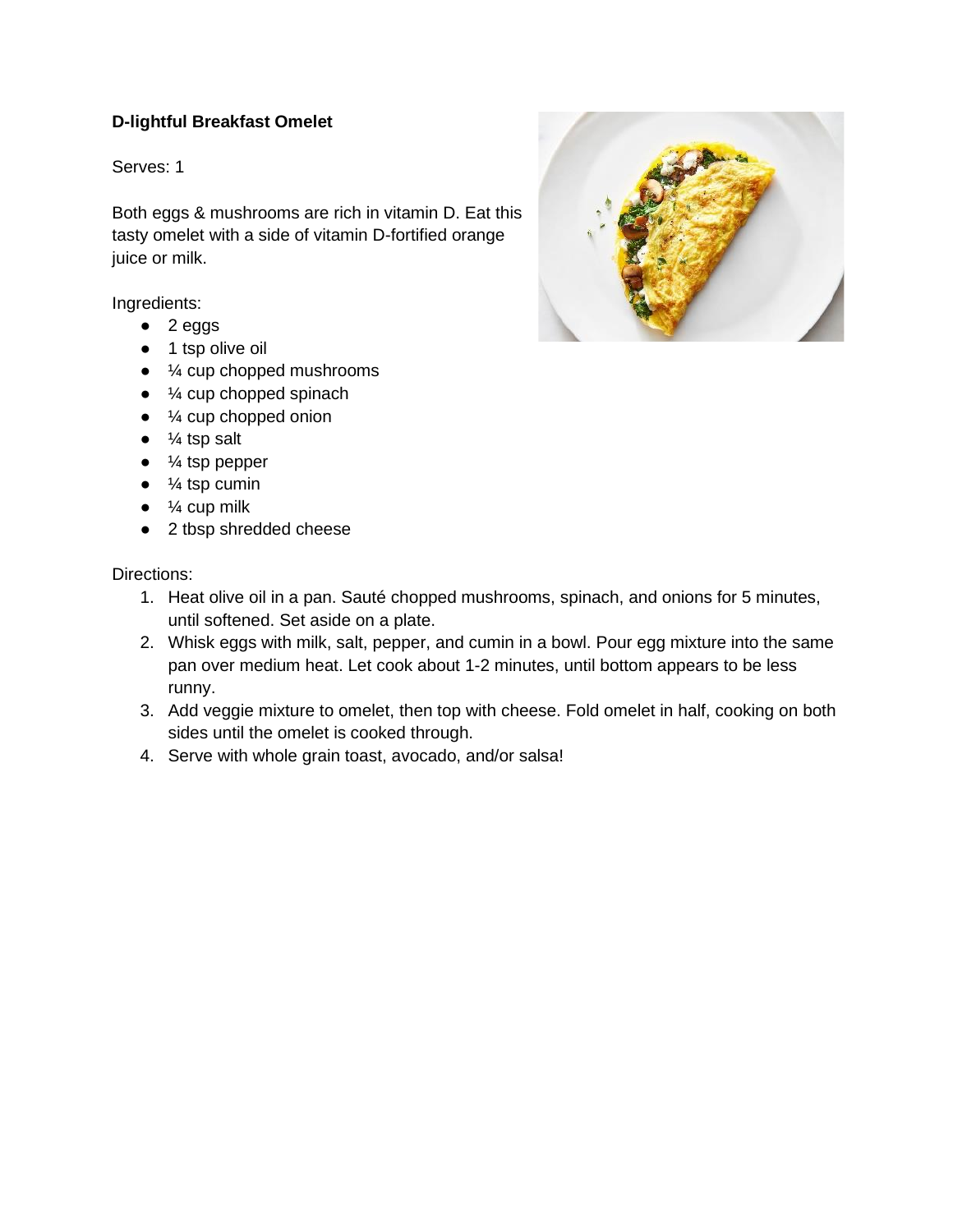### **Kick the Sugar Habit With These Easy Tips**

A little sugar here and there is perfectly healthy. How can you enjoy life without eating birthday cake or a homemade brownie occasionally? However, eating sugar in excess can affect blood sugar, heart health, fatigue, sleep, and much more. If you catch yourself adding teaspoons of sugar to your coffee every morning or reaching for the candy in your kitchen drawer a few times a day, there are a few things you can do to kick the sugar habit:

- **Use less sugar in baked good recipes.** You can reduce the sugar in any baked good recipe and still get a quality product! Start with  $\frac{1}{4}$  to  $\frac{1}{2}$  cup reduction. For example, if the recipe calls for 1 cup, use ½ cup instead.
- **Use fruit for dessert.** Fruit provides yummy sweetness and is full of fiber, vitamins, and minerals. It's the perfect "dessert" option. Try a fresh bowl of berries or baked apples with cinnamon to curb your sweet tooth and reap the

health benefits fruit provides.

● **Read food labels.** The updated food labels now have an "added sugar" category (see photo). This is essential because some foods have naturally occurring sugar. For example, milk contains lactose, which is naturally occurring and not as concerning. However, it's the added sugar in foods that should be limited. Read the food labels and aim for less than 10 grams of added sugar per serving.

| 8 servings per container       |                |
|--------------------------------|----------------|
|                                |                |
| Serving size 2/3 cup (55g)     |                |
| Amount per serving<br>Calories | 23             |
|                                | % Daily Value* |
| Total Fat 8g                   | 10%            |
| Saturated Fat 1q               | 5%             |
| Trans Fat 0g                   |                |
| <b>Cholesterol Omg</b>         | о%             |
| Sodium 160mg                   | 7%             |
| <b>Total Carbohydrate 37g</b>  | 13%            |
| Dietary Fiber 4g               | 14%            |
| Total Sugars 12g               |                |
|                                | $20% +$        |

● **Opt for unsweetened teas, fizzy drinks, and water.** Much of the added sugar intake in the United States comes from sugar-sweetened beverages. In fact, one 20 oz soda has roughly 65 grams of sugar, or about 16.5 teaspoons! Naturally sweeten tea or seltzer water with a spritz of lemon, lime, or grapefruit juice, or infuse your water with fruit and herbs such as lemon and basil, or orange and mint for a refreshing sweet treat.

The recommended limit of sugar is about 6 teaspoons for women and 9 teaspoons for men per day according to the American Heart Association. The best thing you can do to kick your sugar habit is to be mindful of your intake and use the guidelines above to steer you in the right direction!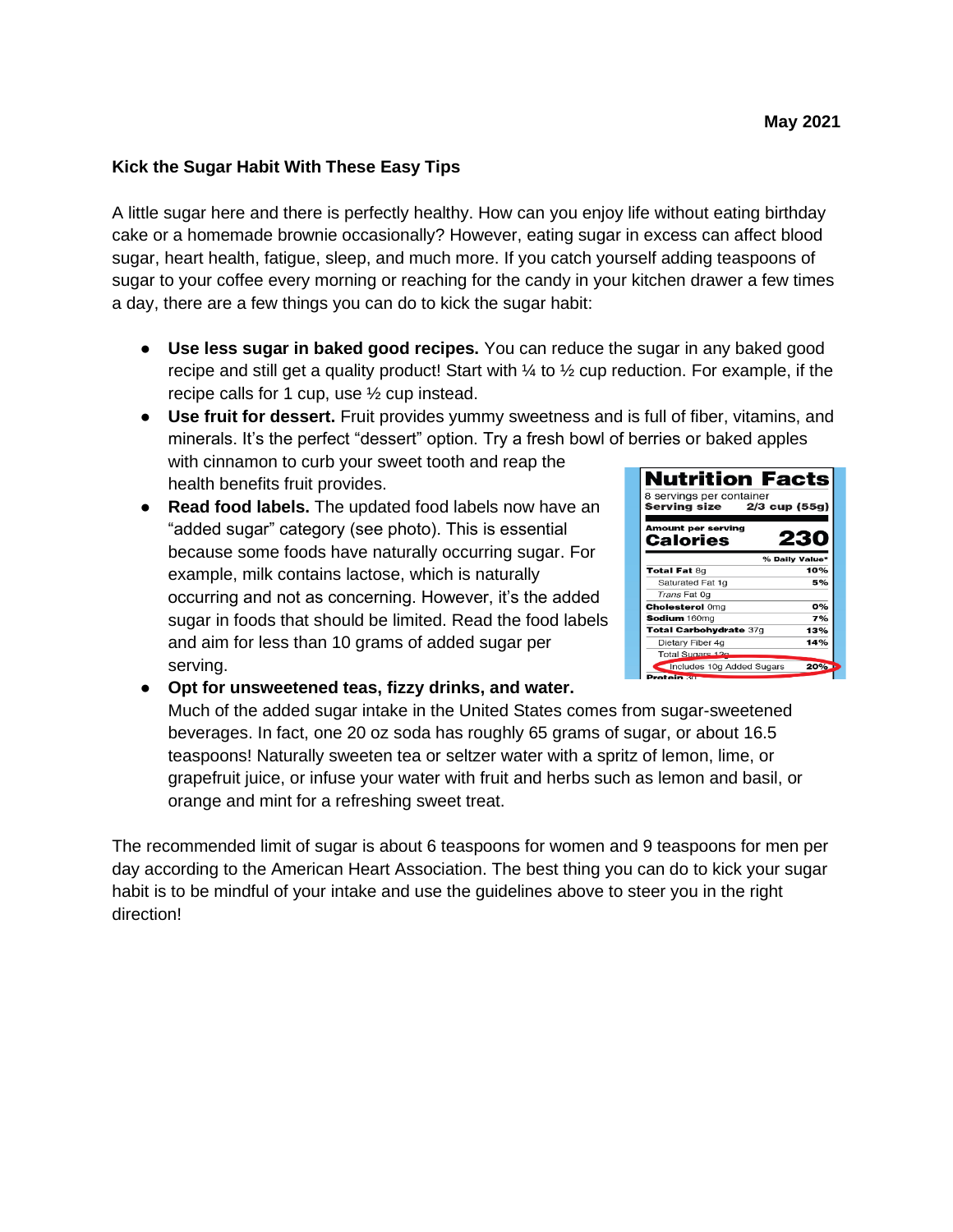# **Warm Apples with Cinnamon**

Serves: 2

Use this recipe as a fun dessert or snack idea to help curb your sweet tooth!

Ingredients:

- 1 tablespoon coconut oil
- 2 apples, cored and sliced
- 1 teaspoon ground cinnamon



Directions:

- 1. Melt coconut oil in a pan over medium heat.
- 2. Add apple slices and sauté until soft, about 5-8 minutes.
- 3. Sprinkle cinnamon over the top until evenly coated.
- 4. Divide into bowls and enjoy!

You can also sprinkle ground flax or chopped walnuts over the top or add these warm apples on top of yogurt. Enjoy!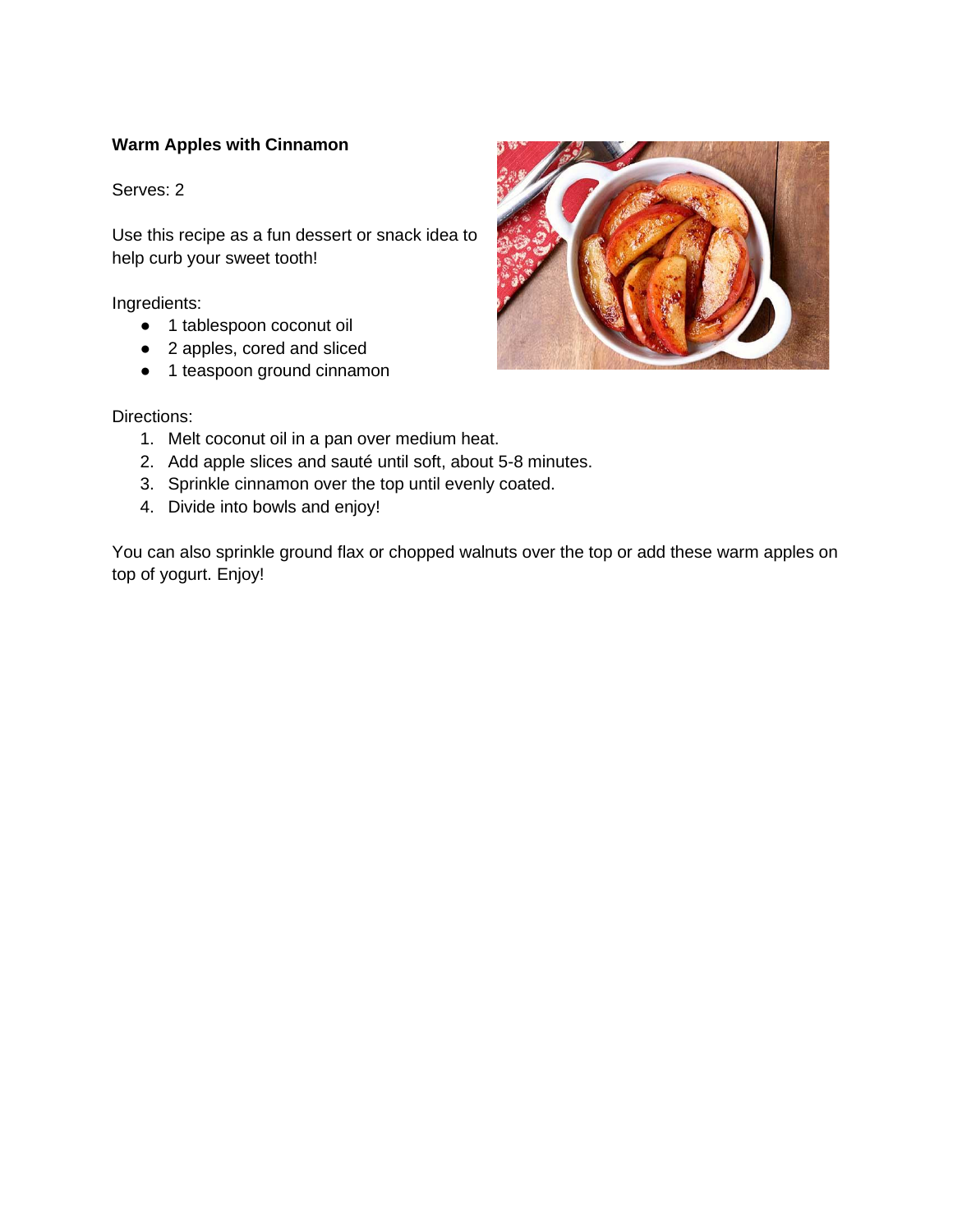## **Fight Inflammation with Food**

Do you experience inflammation daily? If so, you may want to consider looking at your diet and incorporating some anti-inflammatory foods to help! Foods that contain high amounts of antioxidants, vitamins, minerals, and even fiber can help fight inflammation in the body and improve daily living. If you're ready to live pain-free, consider adding these foods to your daily diet:

- **Walnuts:** Just ¼ c. of walnuts daily can help curb inflammation. They contain high amounts of ALA omega-3 fatty acids, which is immensely helpful to combat inflamed joints or muscles. Add these tasty morsels to your breakfast oatmeal or toss into a dinner salad to reap the health benefits.
- **Ginger:** One teaspoon or 1 small piece of fresh ginger root contains ample amounts of antioxidants, which are helpful for reducing inflammation. Ginger is especially known for helping reduce inflammation in the gut! Toss some ground ginger into your favorite baked goods or add fresh chopped ginger root to a tasty stir-fry.
- **Leafy Greens:** There are many benefits for adding green leafy veggies into your daily diet. These superfoods are rich in vitamins, minerals, fiber, and antioxidants, which is the perfect concoction to combat inflammation. You don't have to eat a green leafy salad every day (unless you want to!). Sauté your favorite leafy greens (kale, spinach, bok choy, collard greens, etc.) in 1 tsp olive oil, salt, and pepper for an easy and tasty side dish, or toss some chopped greens into your breakfast scrambled eggs.
- **Tart Cherries:** Just 1 cup of fresh tart cherries provides phytochemicals known specifically to fight inflammation and cancer-causing free radicals in the body. Cherry season is right around the corner, so don't be shy about consuming these tasty treats!
- **Tomatoes:** Rich in a protective compound called Lycopene, tomatoes are especially good for reducing inflammation in the body and promoting a healthy heart. Fresh, canned, or frozen, tomatoes are easy to add to any dish. Try an easy caprese salad recipe with freshly chopped tomatoes, basil leaves, and sliced mozzarella cheese, with a drizzle of olive oil and balsamic vinegar for a fun summer salad.

Fight your inflammation by adding these healthy foods to your daily diet. In general, nuts, seeds, veggies, fruit, whole grains, beans, and legumes all contain high amounts of antioxidants, vitamins, minerals, and fiber that can help reduce inflammation. Add these healthful foods to your daily diet and enjoy your pain-free movement!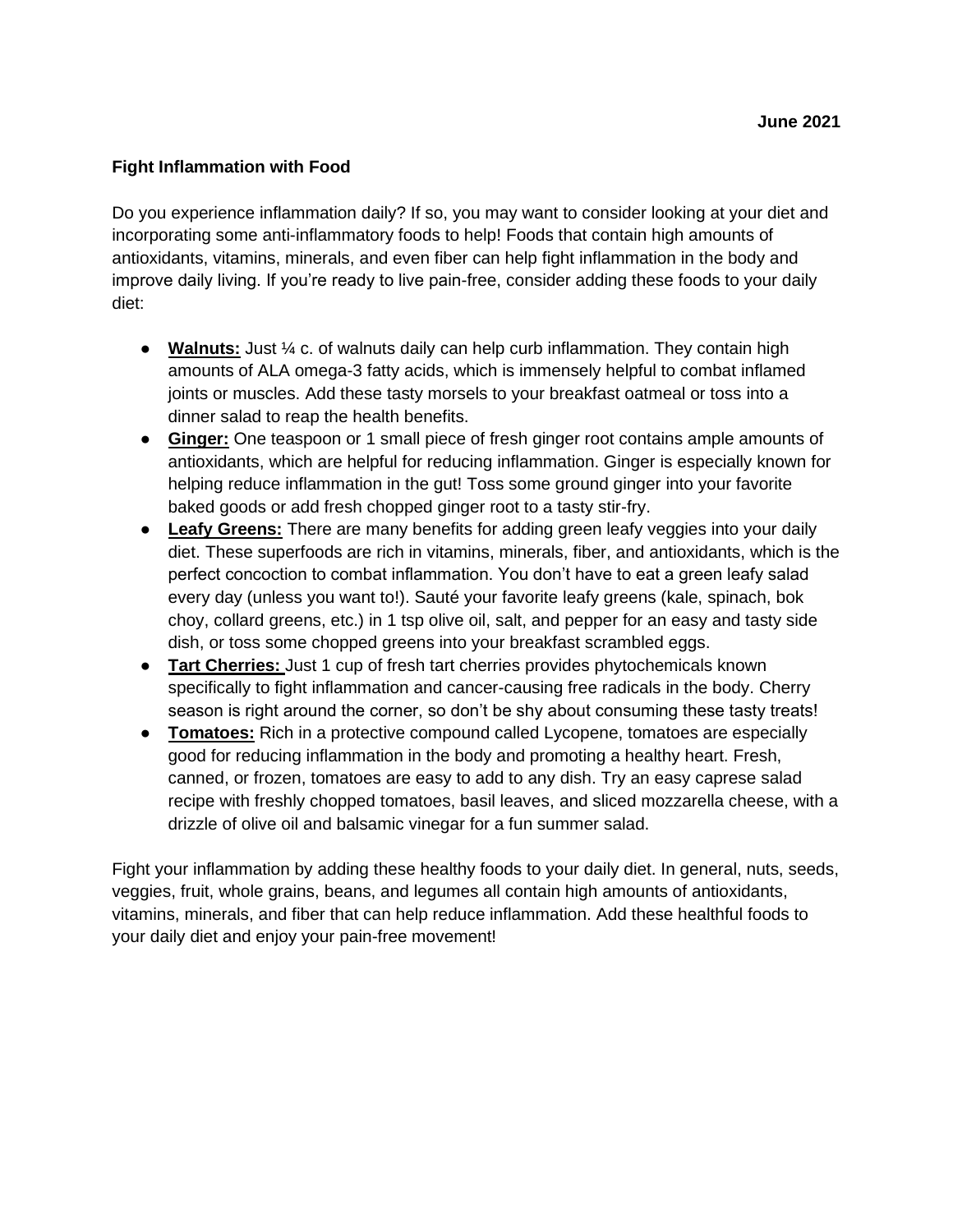# **Ginger Beef Stir-Fry**

Serves: 4



## Ingredients:

- 1/4 cup low-sodium soy sauce
- 2 Garlic (cloves, minced)
- 1 tbsp fresh Ginger (peeled and grated), or 1 tbsp ground ginger
- 1 tbsp Honey
- 1 tbsp Sesame or Canola Oil
- 1 lb Beef Tenderloin (sliced into strips)
- 1/2 Yellow Onion (diced)
- 3 stalks Celery (chopped)
- 3 cups Snap Peas
- 3 cups Mushrooms (sliced)

- 1. Mix together soy sauce, garlic, ginger and honey in a jar. Put on a lid and shake well. Set aside.
- 2. Add oil to a large frying pan and place over medium heat. Add beef and yellow onion. Sauté for 3 to 5 minutes or until beef is cooked through. Add in celery, snap peas and mushrooms. Sauté for another 5 minutes. Pour in sauce from the jar. Stir well to mix. Once everything is well combined, turn off the heat.
- 3. Plate stir fry. Garnish with sesame seeds if you like. Enjoy!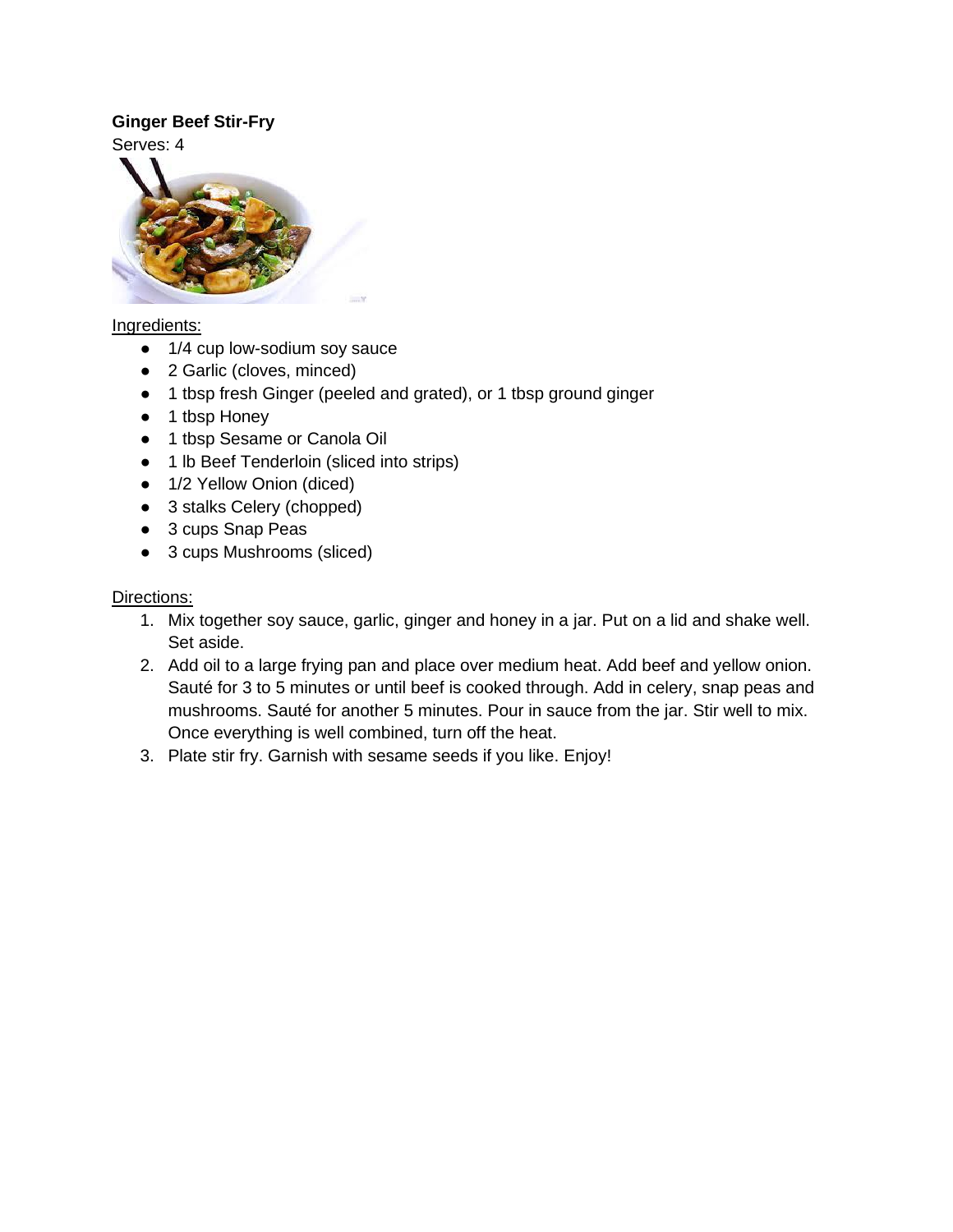## **Keep Cool with These 4 Nutrition Tips**

It's very obvious many of us are feeling a little overwhelmed with the heat this summer! As temperatures skyrocket well into the 100-degree range, many of us are attempting to find ways to keep cool during the day. Here are a few tips to keep you cooled off and properly nourished during these hot summer months:

- 1. Drink more water: This tip is a no-brainer for many, but it's often a forgotten tool to keep the body cool! If you're not a fan of plain water, add some fruit and herbs such as strawberry and fresh mint to add natural flavor. You can even try low sugar flavored seltzer waters or iced tea to quench your thirst. Aim to drink at least half your body weight in water. For a 150-pound person, that would be at least 75 fluid ounces per day!
- 2. Eat water-rich fruits & veggies: Get more hydration by filling up on fresh fruits and veggies, especially those that have more water content. Melons, strawberries, broccoli, celery, bell peppers, peaches, oranges, citrus, lettuce, and pineapple are a few high water produce items to name. Rule of thumb, add a serving or two of water-rich fruits or veggies to every meal.
- 3. Make no-cook meals: If you're feeling too hot and sluggish to cook, there's nothing wrong with that! Many people don't have a desire to cook hot meals on hot days. Toss together a healthy salad with plenty of fresh greens, crunchy veggies, and lean protein, or stick with sandwiches on whole grain bread with a side of carrot or celery sticks. Check out the featured recipe for another no-cook meal idea!
- 4. Make your own frozen treats: Skip the frozen food aisle and make your own fun frozen treats! Blend together fruit, lemon or lime juice, and honey, and freeze in popsicle molds. Or make your own banana "nice cream" by blending frozen bananas with vanilla yogurt!

The hot summer months don't have to zap your energy or motivation to eat healthy foods. Take advantage of this time and enjoy fun frozen treats, fresh fruits and veggies, and be sure to drink plenty of fluids. Your body will thank you!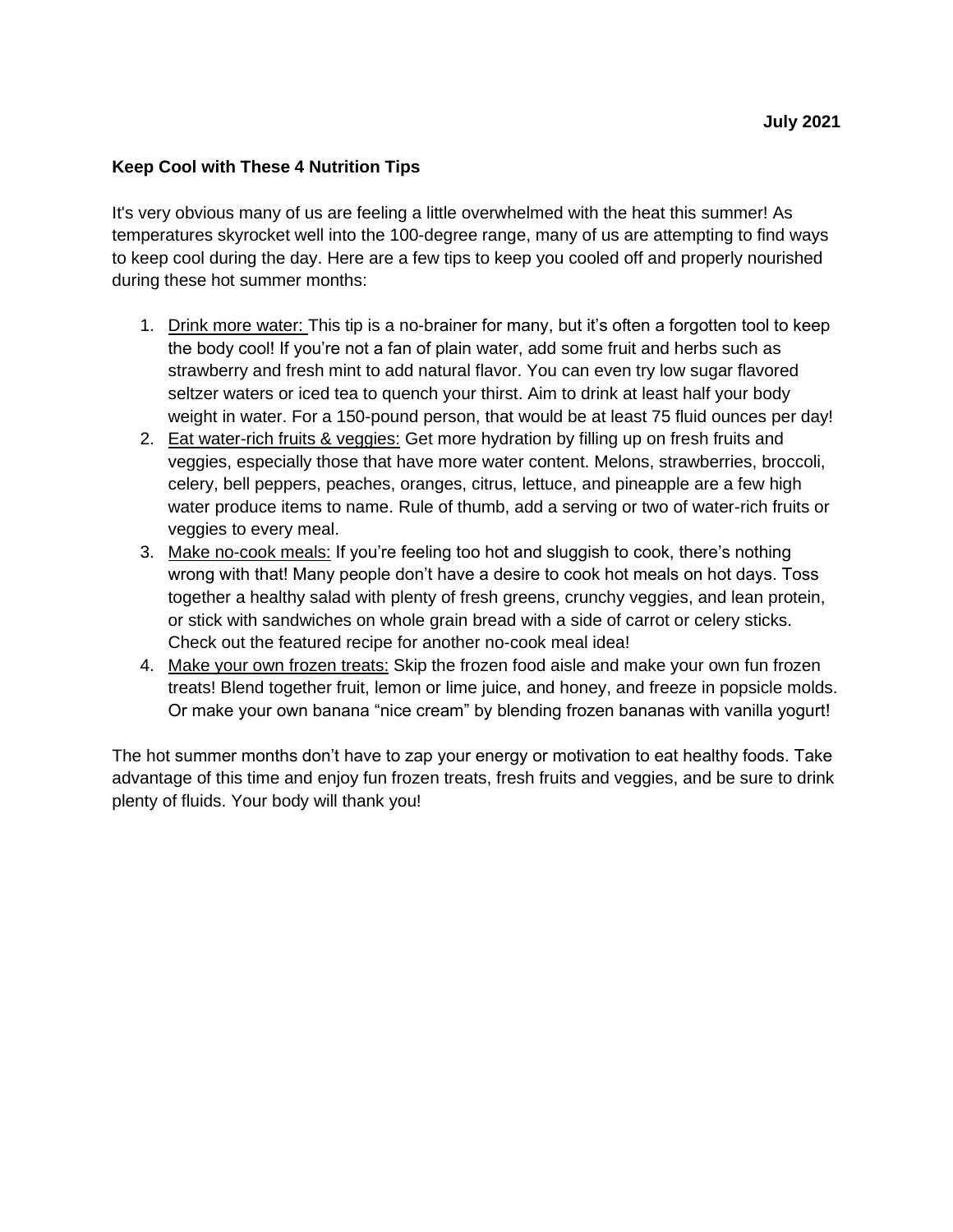# **Cilantro Lime Black Bean Rice Bowl**

Serves: 2 Recipe from That Clean Life

Ingredients:

- 1/2 cup Brown Rice (microwaveable or pre-cooked)
- 1 cup Black Beans (cooked, rinsed)
- 1 Lime (juiced, plus more for serving)
- 1 stalk Green Onion
- 1 tbsp fresh or dried Cilantro (finely chopped)
- 1/8 tsp Smoked Paprika
- 1/8 tsp Garlic Powder
- Sea Salt & Black Pepper (to taste)
- 2 cups Baby Spinach
- 1 Red Bell Pepper (sliced)
- 1/2 cup Cherry Tomatoes (chopped)



- 1. Add the pre-cooked/microwaveable brown rice with black beans to a bowl with the lime juice, green onion, cilantro, paprika, and garlic powder. Stir to combine and season with salt and pepper to taste.
- 2. To serve, divide the baby spinach between bowls then add cooked rice, black beans, peppers, and tomatoes. Season with additional lime juice or salt and pepper. Enjoy!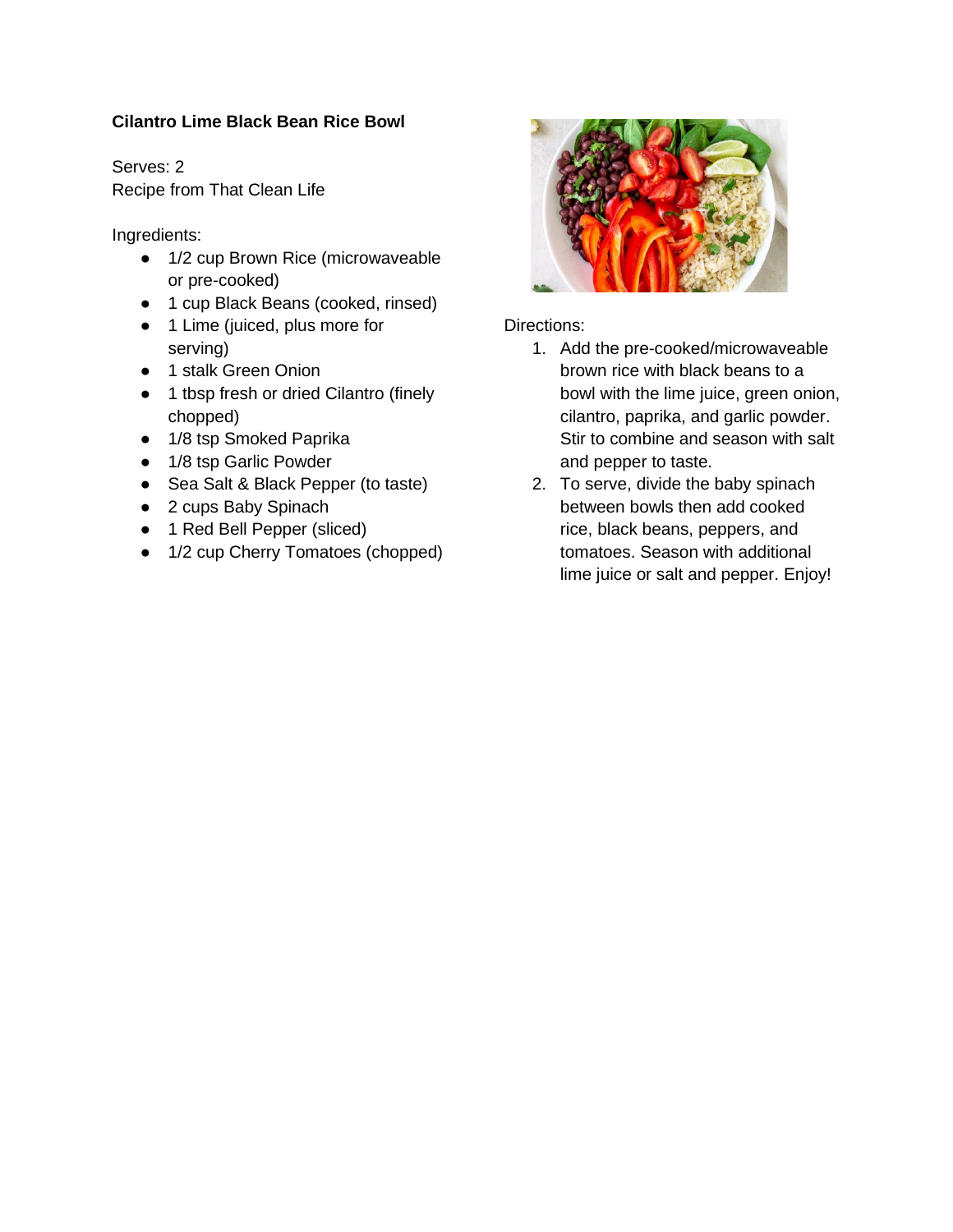#### **Perfect Portions**

Did you know you can estimate portion sizes using just your hands? Learning about proper portion sizes can seem overwhelming, but if you can adopt the following visual to help you better understand portions, you'll learn it's easier than you think!



*Image from Nestle Professionals Website*

**Fruits & Veggies**: A serving of fruits and veggies is about 1 cup, or the size of your fist. This includes both cooked and fresh produce. Starchy veggies such as beans, legumes, corn, peas, and potatoes should be measured as a carbohydrate or grain (see below).

**Starchy Veggies & Grains:** A good portion size for starchy veggies and grains is about ½ cup, or one cupped handful. Nuts and seeds also fit into this category! Whole grains include brown rice, quinoa, barley, oatmeal, or cereal. The exception to this is all types of bread. Instead of using your hands to portion out bread, read the food label to see what the proper serving size is.

**Protein:** 4 ounces of protein is a good serving size and generally measures out to be 20-30 grams of protein per serving. A good visual of this is about the size of your palm. Chicken, beef, fish, eggs, pork, wild game, and other lean meat sources are all considered lean protein.

**Fats/Oils:** Most serving size recommendations for fats and oils (besides nuts and seeds) is about 1 teaspoon, which can visually be compared to the size of your finger tip. Butter and oils (olive, canola, peanut, etc) fit into this category.

Of course, not all foods are created equal. This tool is used as an estimate! Cheese, yogurt, and other dairy foods aren't listed here, but equally have their own serving size recommendation. Reading food labels is the perfect way to determine proper serving size of foods if you're ever in question!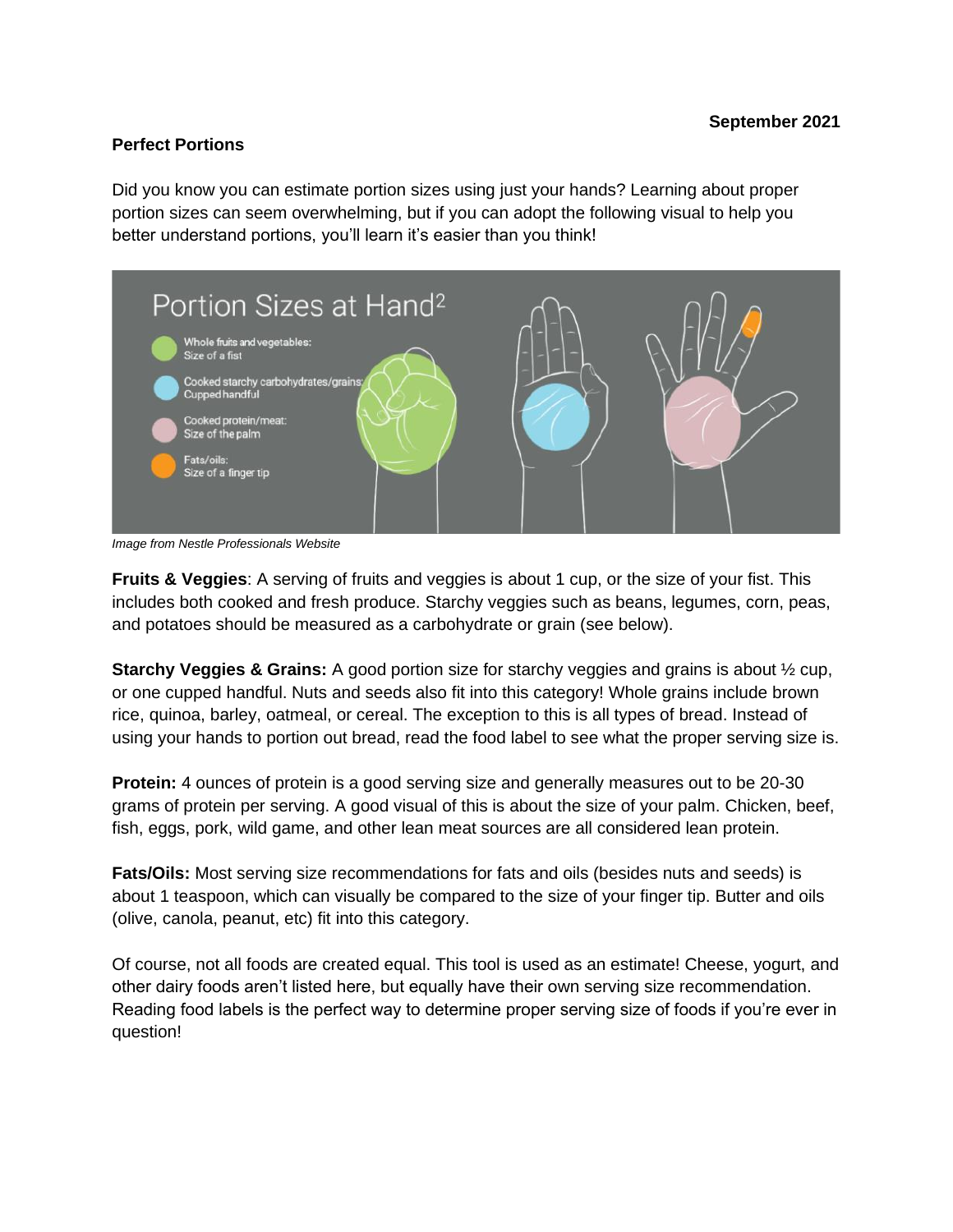# **Sheet Pan Roasted Chicken & Veggies**

Total Time: 30 Minutes Serves: 2

#### Ingredients:

- 2 cups Brussels Sprouts (halved or quartered)
- 1 cup Broccoli (cut into small florets)
- 1 Carrot (peeled, thinly sliced)
- 1 Yellow Onion (medium, cut into wedges)
- 8 ozs Chicken Breast
- 1 tbsp Extra Virgin Olive Oil
- 1 tsp Italian Seasoning
- 1/2 tsp Garlic Powder
- 1/4 tsp Sea Salt

- 1. Preheat the oven to 400ºF (204ºC) and line a baking sheet with parchment paper.
- 2. Add the veggies and the chicken to the baking sheeting then drizzle with the oil and season with the Italian seasoning, garlic powder, and salt.
- 3. Bake for 25 minutes or until the chicken is cooked through and the veggies are tender. Season with additional salt if needed. Divide between plates and enjoy!

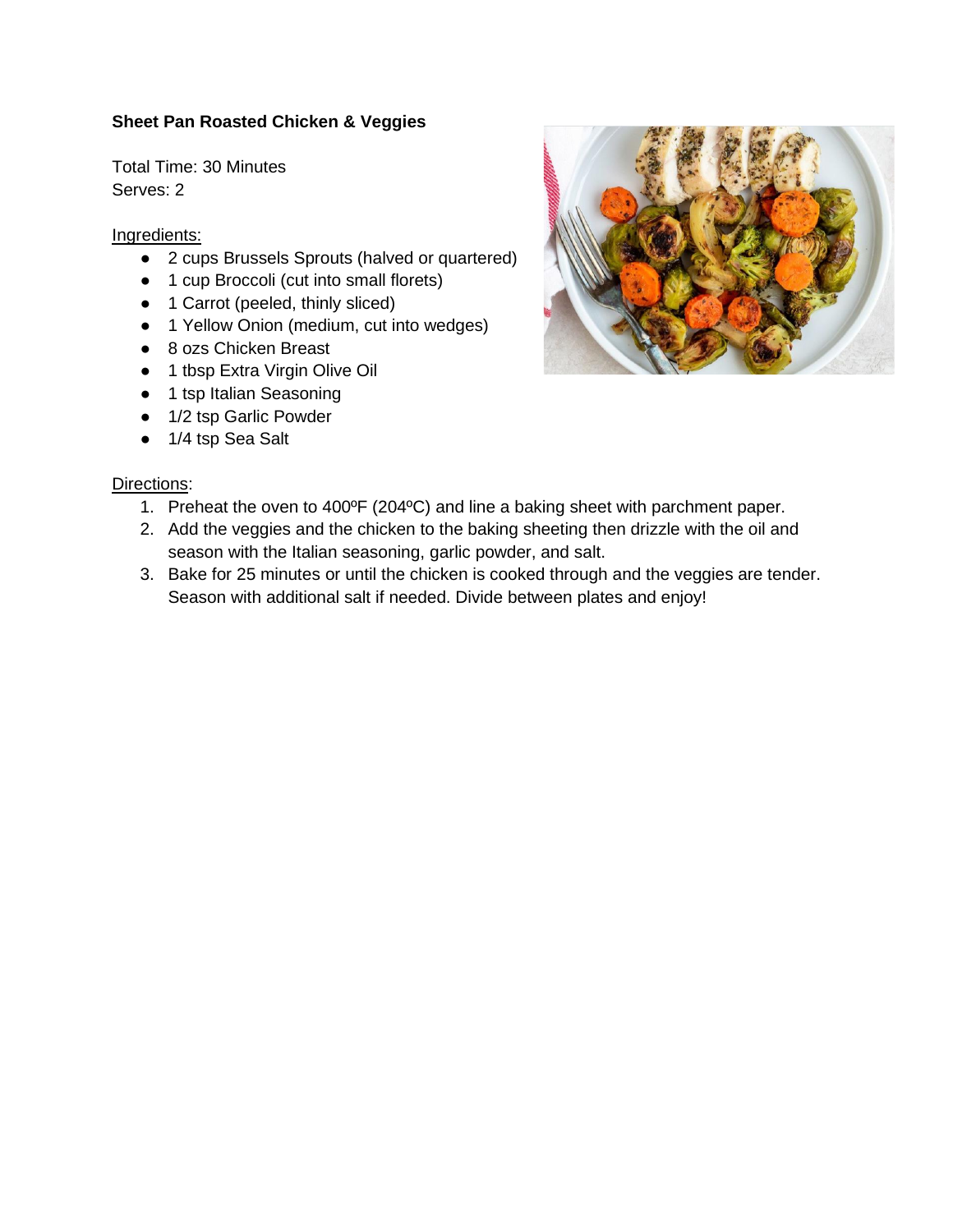### **What's For Breakfast?**

Breakfast truly is the most important meal of the day! The term breakfast simply means "breaking the fast", the fast referring to the long sleep without food as the body rests. Breaking the fast is extremely important for jumpstarting your metabolism and giving you an energy boost to get your daily tasks done without crashing mid-morning.

Not every breakfast is created equal. For example, it's fun every once in a while to eat a doughnut, but the simple carbohydrates can cause a crash early in the day. Adding a mix of protein, complex carbs, and fats is important to ensure you have the proper nutrients for sustained energy!

#### **What are the 3 key food groups needed to create a healthy breakfast?**

- 1. **Protein**. This macronutrient helps keep you full and maintain lean muscle mass. Without it, you'll be starving by 9:00! Healthy breakfast protein options include eggs, lean breakfast meats, Greek yogurt, cottage cheese, or nuts and nut butters.
- 2. **Fruit or Veggie.** A healthy breakfast should include a fruit and/or veggie. You may be thinking, how can I add veggies to my breakfast? It's easy - saute your favorite veggies with scrambled eggs or lean breakfast meat! Or add a bowl of berries, apple slices, grapefruit, or orange wedges on the side. Fruits and veggies at breakfast provide fiber and plenty of vitamins and minerals to fuel the brain and body.
- 3. **Whole grains.** Fiber and b-vitamin rich whole grains are helpful for providing the body immediate energy to get through a busy morning. Swap out white toast with whole grain toast for an energy boost! Other great whole grains to eat in the morning include oatmeal, buckwheat pancakes, or bran cereals.

If breakfast isn't your favorite meal of the day, don't sweat! It doesn't have to be an elaborate meal. It can be as easy as peanut butter on whole grain toast with a banana on the side (protein, whole grain, & fruit)! Don't forget to break the fast every morning so you have enough energy throughout your day - your body will thank you!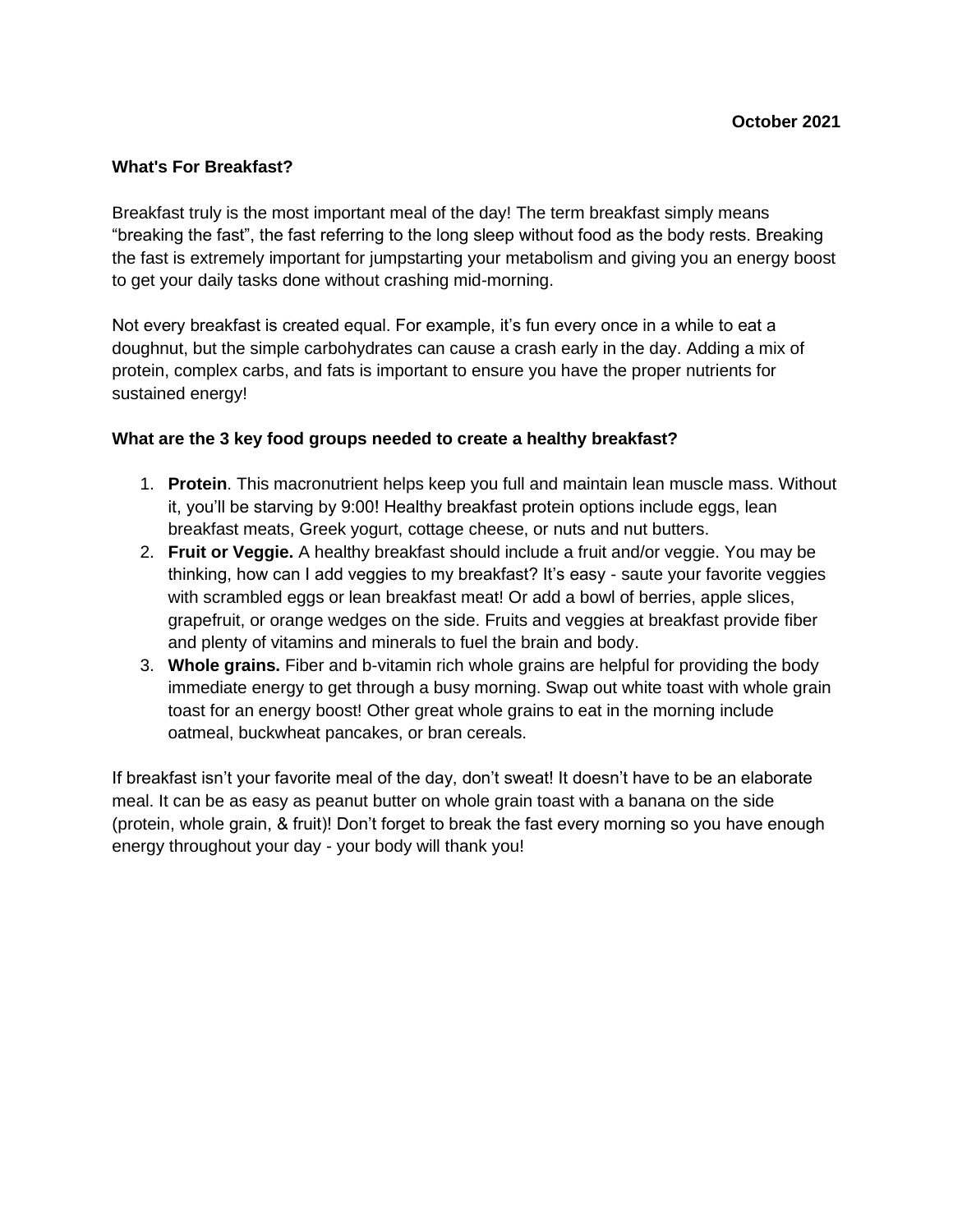# **Turkey, Egg, & Veggie Scramble**

# **Serves: 1**

Ingredients:

- 4 1/16 ozs Turkey Sausage (casing removed)
- 1 cup Baby Spinach (chopped)
- 2 Egg (whisked)
- Sea Salt & Black Pepper (to taste)
- 2 tbsp Salsa

## Directions:

- 1. Heat a pan over medium heat then add the sausage to the pan. Brown for five to six minutes or until cooked through, breaking it up as it cooks. Add the spinach to the pan and move it around until it's wilted.
- 2. Move the sausage and spinach to one side of the pan and pour the eggs into the empty side. Stir the eggs frequently as they cook and incorporate the spinach and sausage into the egg once the eggs are cooked through. Add the salsa & stir together. Season with salt and pepper if needed and enjoy!

\*Add a side of whole grain toast to complete this meal!

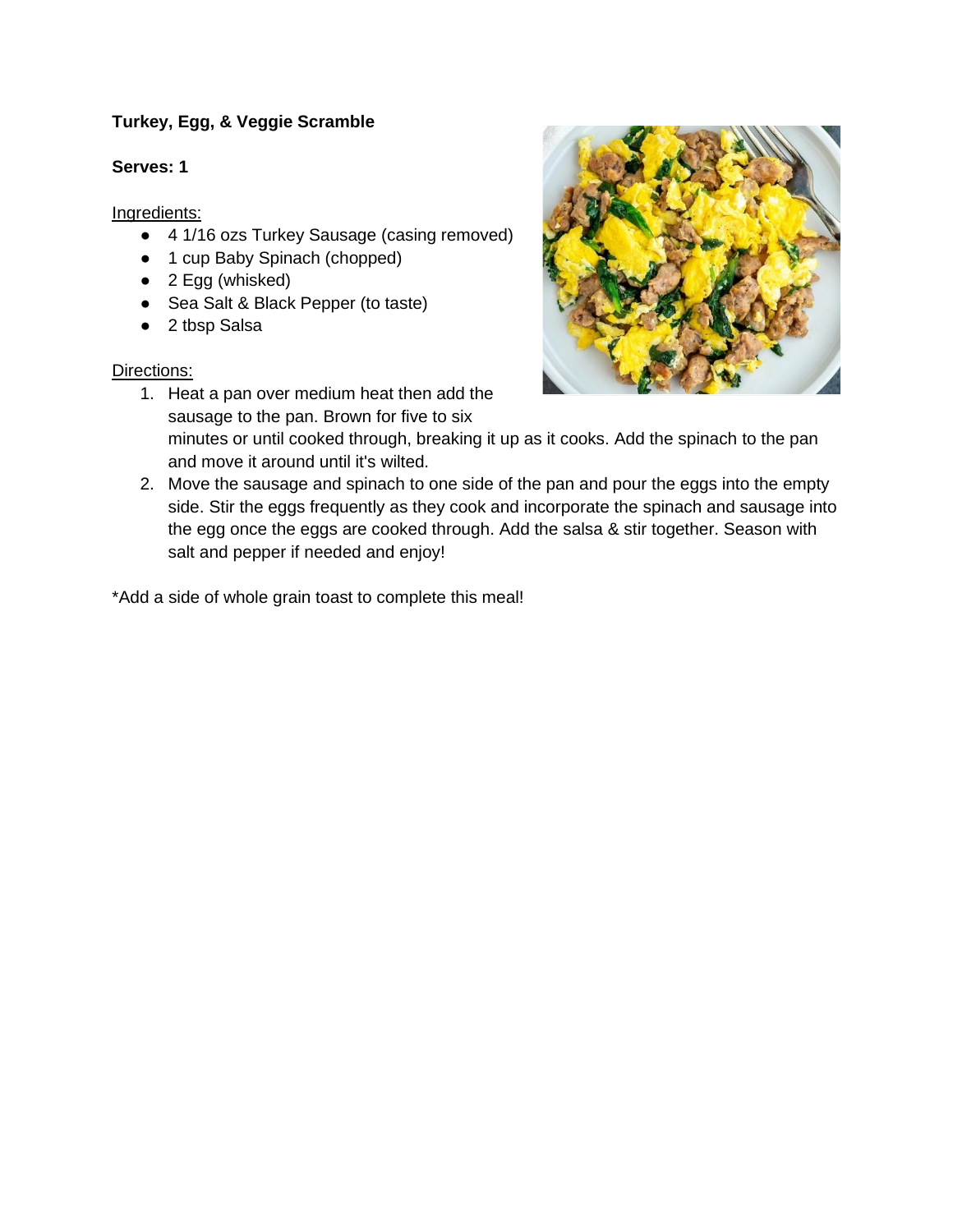# **How to Practice Stress-Free Eating During the Holidays**

The Holidays have arrived in full swing! Many people begin to feel anxious and often overwhelmed with the holiday chaos, especially when it comes to food. If you're someone who feels anxious about eating this time of year, here are a few mindful tips to practice so you can enjoy the holidays without stress:

# **1. Give Yourself Permission to Eat Your Holiday Favorites**

Most of the time our Holiday favorites are only served once a year. Internally give yourself permission to eat your favorites! A slice of pie won't make or break your health. Sure, a slice of pie every day for a whole year might, but not a few slices during the holidays!

### **2. Use Smaller Plates**

This is a great tool to help keep your portions under control. Just remember to avoid "piling high" and keep track of how many times you refill it.

### **3. Use the "Plate Method"**

The plate method is another handy tool to encourage healthy portions. When putting together your holiday plate, add ½ a plate of veggies and fruits, ¼ plate of protein, and ¼ plate of starchy veggies or grains. Every holiday plate looks different, but you can use this plate method as a guide to help you keep portions in check and encourage intake of fiber and nutrient-rich foods!

### **4. Fill Up on Fiber & Protein First**

Fiber from veggies, fruits, whole grains, nuts, and seeds and protein from lean meat, eggs, fish, and beans will help you feel full longer. This prevents "grazing" throughout the day. Practice the plate method above to ensure you're filling up on nutrient-rich fiber and protein!

### **The Bottom Line:**

Enjoy your holiday favorites! This time only comes once a year, so it's best to enjoy it. Fill up on nutrient-rich foods first (veggies, fruit, whole grains, lean protein) and give yourself permission to eat your holiday favorites.

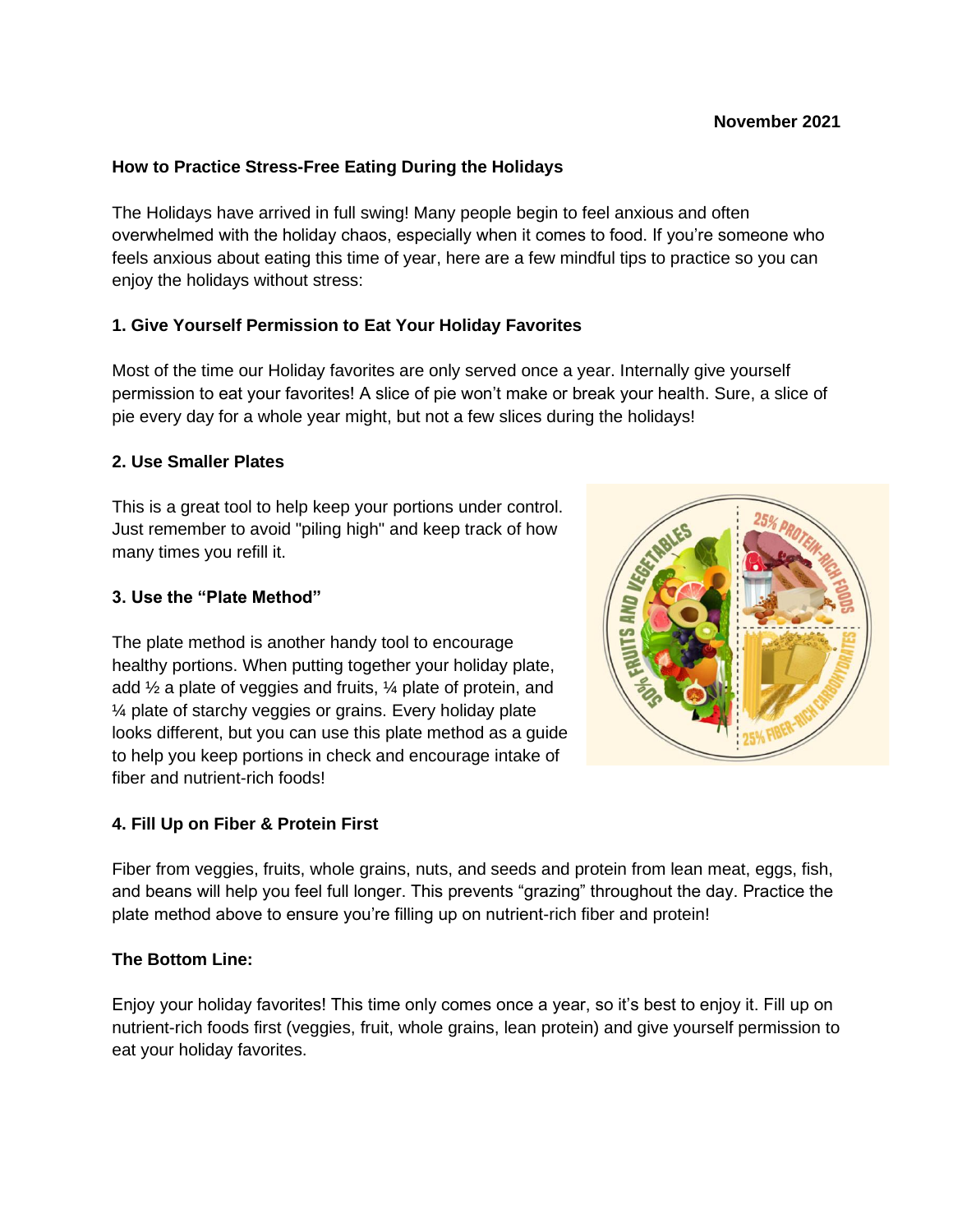## **Leftover Turkey Stew**

*Use your holiday leftovers in a stew or soup! Recipe from eatingwell.com*

Serves: 4 Time: 20 minutes

## **Ingredients**

- 1 tablespoon olive oil
- $\bullet$  1  $\frac{1}{2}$  cups chopped yellow onion
- 4 cups unsalted chicken broth
- 2 cups leftover gravy (see Tip)
- 4 cups leftover roasted vegetables, cut into bitesize pieces
- 3 cups shredded cooked turkey
- 2 tablespoons chopped fresh flat-leaf parsley
- $\bullet$   $\frac{1}{4}$  teaspoon salt
- ¼ teaspoon ground pepper

## **Directions**

- 1. Heat oil in a large heavy pot over medium-high heat. Add onion; cook, stirring occasionally, until softened and starting to brown, about 6 minutes.
- 2. Add broth and gravy; let the mixture come to a boil, stirring occasionally. Stir in leftover vegetables and turkey; cook, stirring occasionally, until heated through, 2 to 3 minutes. Stir in parsley, salt and pepper.

*Tip: Use whatever leftovers you have (i.e. potatoes, green beans, corn, ham, etc.) in this recipe - it doesn't have to be exact!*

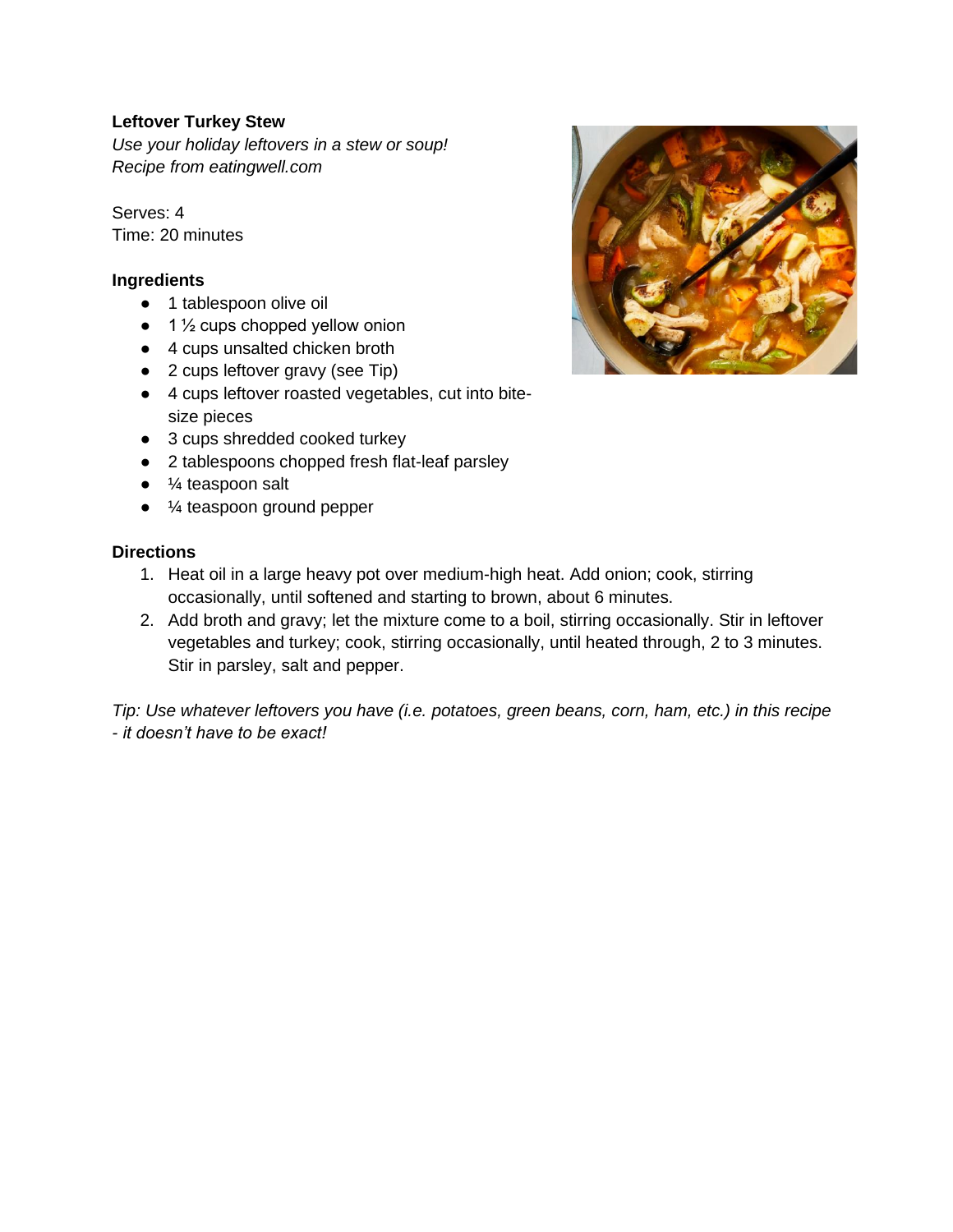#### **December 2021**

#### **Prioritize the Plate Method**

The new year is right around the corner, and many people are already planning out their New Year's Resolution. One of the most simple methods to follow to improve your nutrition is the *plate method*! This method focuses on helping you build a healthy meal without having to worry

about food journaling or crazy restrictive diets. The plate method focuses on high fiber, protein, vitamin, and mineral intake, all of which have been shown to improve your total health.

Here are the 4 simple steps to follow the plate method:

- **1. Pick your protein**: Fill ¼ of your plate with lean protein. Chicken, fish, ground beef, turkey, wild game, seafood, beans, legumes, or soy products count as a protein. ¼ of a regular 9-inch plate is equivalent to about 4 ounces, or the size of a deck of cards.
- **2. Add a hefty side of veggies:** Fill HALF your plate with non-starchy veggies, which include lettuce, spinach, brussels sprouts, carrots, cucumbers, broccoli, cauliflower, bell peppers, or any other



combination. Make it a complementary side to your protein! Try chicken with a large side salad or steak with a side of roasted brussels sprouts and steamed broccoli.

- **3. Choose a complex carb:** ¼ of your plate, or about ½ 1 cup, should include a complex carbohydrate. Fruit, whole grains, and starchy veggies like potatoes, peas, and corn are all included in this category. They are carbohydrate-rich, so needed in smaller amounts, but are still high in fiber, vitamins, and minerals, so should not be forgotten!
- **4. Don't forget your dose of healthy fats:** Although needed in smaller amounts, fats are very important to include in a meal. Consuming healthy fats in a meal helps absorb fatsoluble vitamins A, D, E, & K, and also improves brain and heart function. All you need is about a teaspoon of oil (olive, grapeseed, or avocado),  $\frac{1}{4}$  of a large avocado, or  $\frac{1}{4}$  cup nuts and seeds.

Putting it all together: Start with your protein, add a big side of veggies, choose a complex carb, and top it off with a little bit of healthy fat to complete your meals! The more consistent you can be with following this "checklist" the more natural it will come when plating your meals. Use the graphic above to help you remember how to practice the plate method!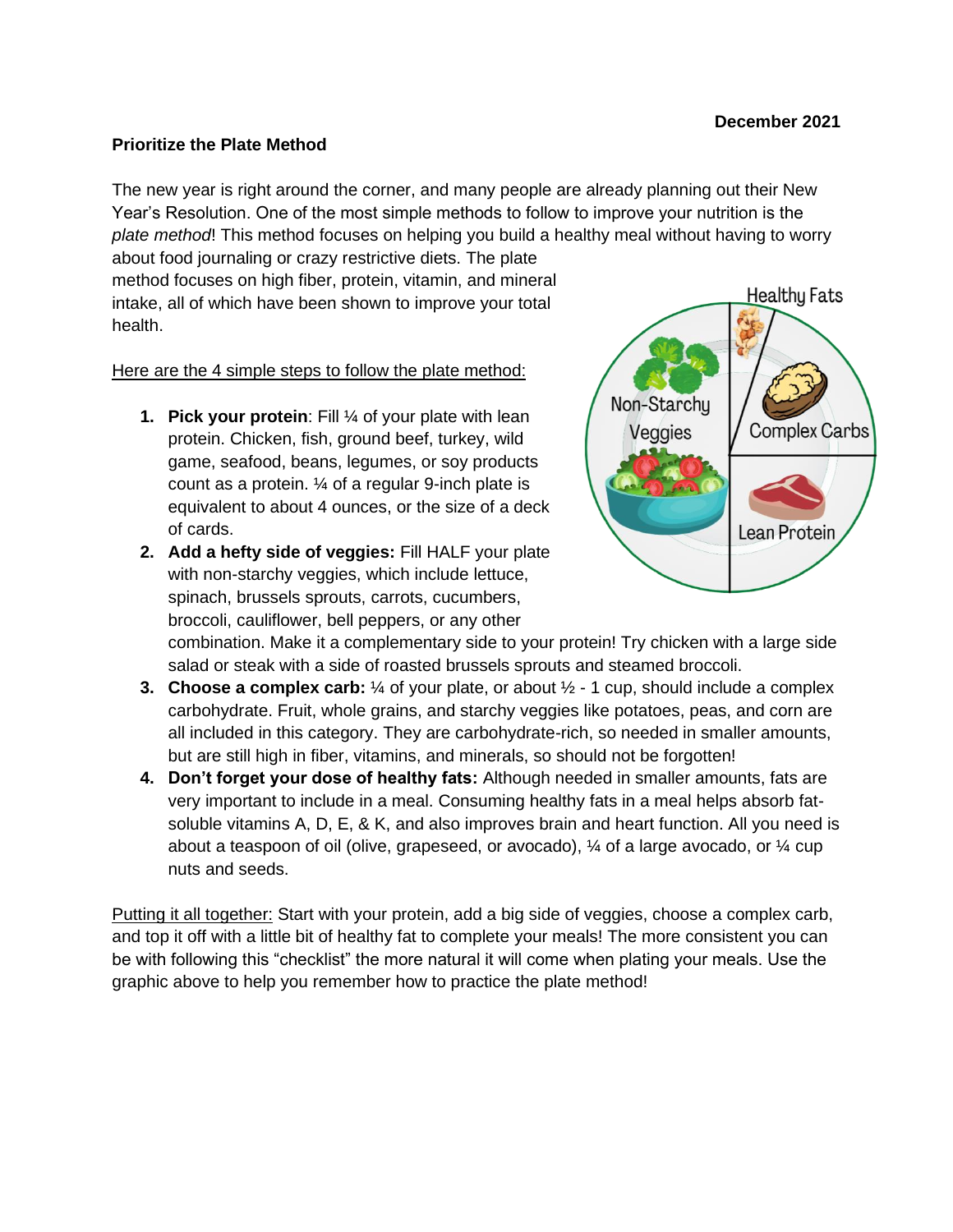# RECIPE: **Quick Vegetable Saute**

Time to cook: 15 minutes Servings: 4

Ingredients:

- 1 tablespoon extra virgin olive oil
- ¼ cup chopped onion (find frozen chopped onion at the store!)
- 4 cups mixed frozen vegetables (~one 16 oz bag)
- $\bullet$   $\frac{1}{2}$  tsp dried dill, or tarragon
- ¼ tsp each or to taste of salt & pepper

- 1. Heat oil in a large skillet over medium heat. Add onion & frozen veggies. Cover & cook, stirring occasionally, until veggies are tender (about 4-6 minutes).
- 2. Stir in dill or tarragon, salt, and pepper.
- 3. Add a pat of butter if desired. Enjoy as a tasty veggie side dish!

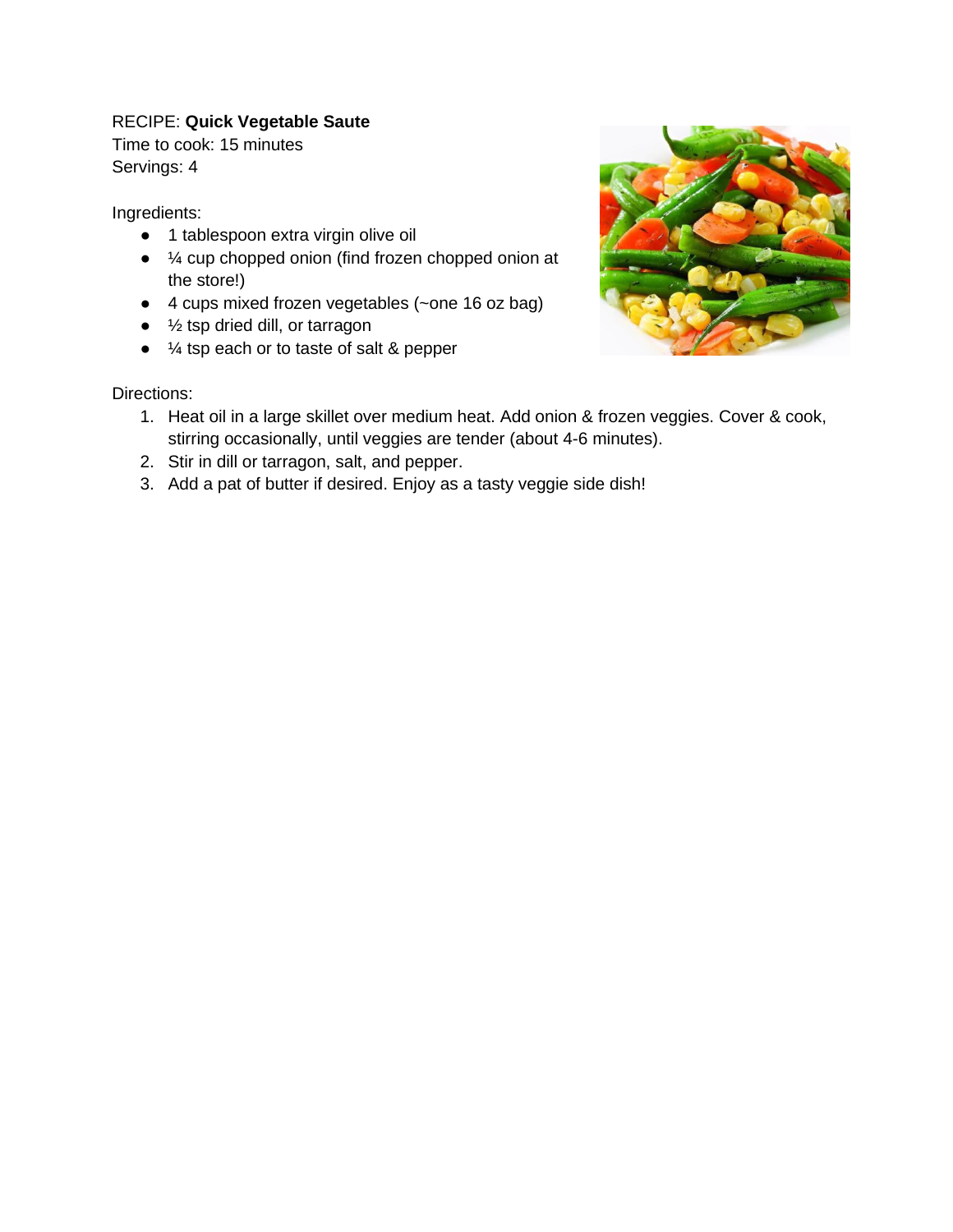## **How To Build A Healthy Pantry January 2022**

As the winter draws out and keeps everyone cooped inside, the anxiety of going out to the grocery store can keep you from stocking up on healthy and nourishing foods. Plan ahead at your next grocery stop and purchase enough pantry staples to last through the winter in case of emergencies. There are plenty of options for veggies, fruit, protein, dairy, and whole grains to keep you fueled in the winter with proper amounts of vitamins, minerals, and nutrients.

## **Here are a few ideas in each category to have on hand in your pantry during the winter:**

- 1. Veggies & Fruits: Did you know canned, frozen, or dried produce is just as healthy as fresh? They are preserved at their peak freshness, so contain the same amounts of vitamins and minerals that fresh produce contains. Watch out for added sugar and salt. Purchase low sodium canned goods and sugar-free dehydrated fruits. Stock up on canned and frozen produce, low sodium vegetable juices, dehydrated fruits and veggies, and 100% fruit juices without added sugar to ensure you will get enough vitamins and minerals from produce!
- 2. Protein: Store your fresh cut meats in the freezer if you won't be using them in the next week. Meat generally stays good in the freezer for 3-4 months, depending on the cut of meat. Stock up on canned meats (chicken, tuna), canned or frozen beans, dehydrated soy beans, nuts, and nut butters to ensure you have plenty of high protein choices during the winter!
- 3. Whole Grains: Most whole grain pastas and rice can be stored for 6 months to 1 year. Stock up on brown rice, wild rice, or whole grain pastas. You can also purchase whole grain bread and keep it in the freezer for 1-3 months.
- 4. Dairy: This category is the hardest to find shelf-stable items for. Most dairy products need to be refrigerated. However, you can purchase dehydrated or canned milk in the store, just in case you need it! Low-fat pudding and even calcium-fortified juice can also be a great substitute for this category if needed.

Don't wait until the next storm blows through! Prepare your pantry now so you can stay safe during these cold and frigid winter months. You can still eat healthy with shelf-stable foods!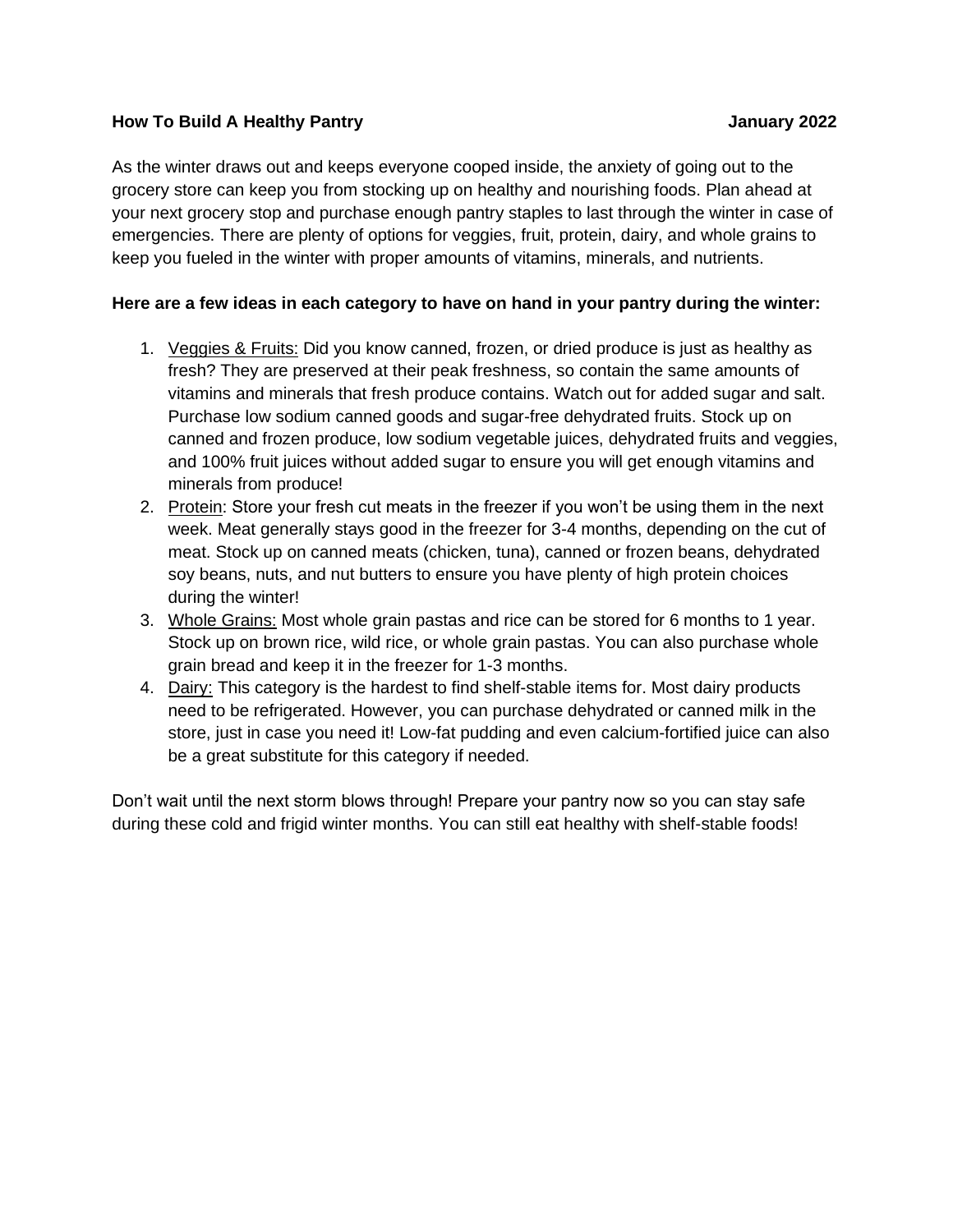# **Easy White Bean Soup Serving size: 1 cup**

Ingredients:

- 2 cans white navy beans, rinsed & drained
- 1 cup chopped frozen or fresh onions
- 1 can chopped carrots, rinsed & drained
- 1 can diced tomatoes
- 4 cups chicken or veggie broth, low sodium
- 1 can chicken, rinsed & drained (optional)
- 1 tsp each salt, pepper, & dried oregano

- 1. Saute onions in a pan with 1 tsp oil until browned. Add beans, carrots, tomatoes, chicken, and broth. Stir to combine.
- 2. Add salt, pepper, & oregano. Let simmer for 10 minutes, until the soup is warm and reduced.
- 3. Pair soup with 1 piece whole grain bread & butter. Enjoy on a cold winter day!

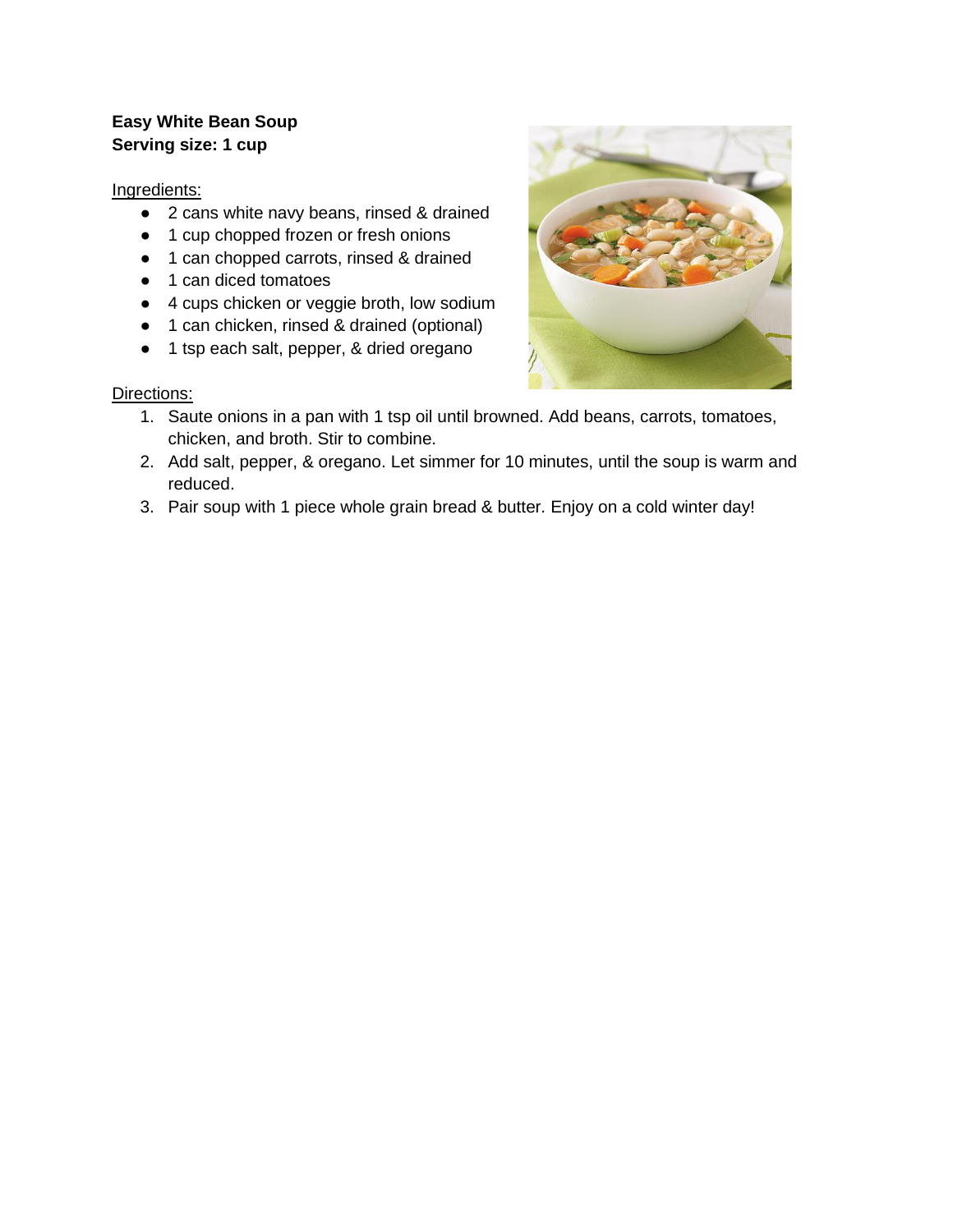## **Celebrate a World of Flavors**

March is recognized as National Nutrition Month (NNM), where we celebrate the importance of healthy eating. Every year the theme of NNM changes. This year the theme is Celebrating A World of Flavors! Part of having a healthy diet is adding variety. If you eat the same thing every single day, your body may be lacking nutrients that you can get from other types of food. By celebrating a world of flavors, you can add variety to your diet and reap the benefits of having a well-rounded nutrient intake!

Here are a few tips to add more variety to your daily diet:

- 1. **Try a new fruit or veggie:** If you're stuck on eating steamed broccoli with dinner every night, try a different veggie side such as cauliflower, carrots, or even brussels sprouts. Choose 1-2 new fruits and veggies to try each week. You don't have to consume fresh produce - fill your freezer with frozen veggies and fruit or try canned - just make sure to rinse before consuming to rid the salt! Get a colorful array of produce to brighten up your meals and add more variety.
- 2. **Spice up your meals with new flavors:** Cumin, paprika, turmeric, oregano, garlic powder, cinnamon, basil, you name it. The possibilities for flavor are endless! Spice up your meal with a new flavor. Many spices and dried herbs provide anti-inflammatory properties, which can help with inflammation and even balance blood sugar.
- 3. **Vary your protein:** Lean meat, poultry, eggs, seafood, nuts, beans, peas, and lentils are great protein sources to add to your meals. Spread your protein intake throughout the day by including a source with meals and snacks. Add nuts with a piece of fruit for a snack or toss some lentils into a soup with veggies for an easy protein-packed dinner. When you vary your protein intake, you get a variety of nutrients and essential amino acids, which are the building blocks for many of the body's processes!
- 4. **Mix up your grains:** If you're stuck on having bread or rolls for your grain serving, branch out and try some other wholesome grains. Brown rice, quinoa, whole wheat sourdough bread, English muffins, and whole grain pastas are great to try! Try a different whole grain choice each day and be sure to make at least  $\frac{1}{2}$  your week whole grains instead of white or refined grains.

Each food has their own unique nutrient profile. If we stick to eating the same foods, we may be missing out on nutrients that are rich in other food sources. Make it a goal this month as we celebrate National Nutrition Month to add some variety to your diet using the recommendations listed above!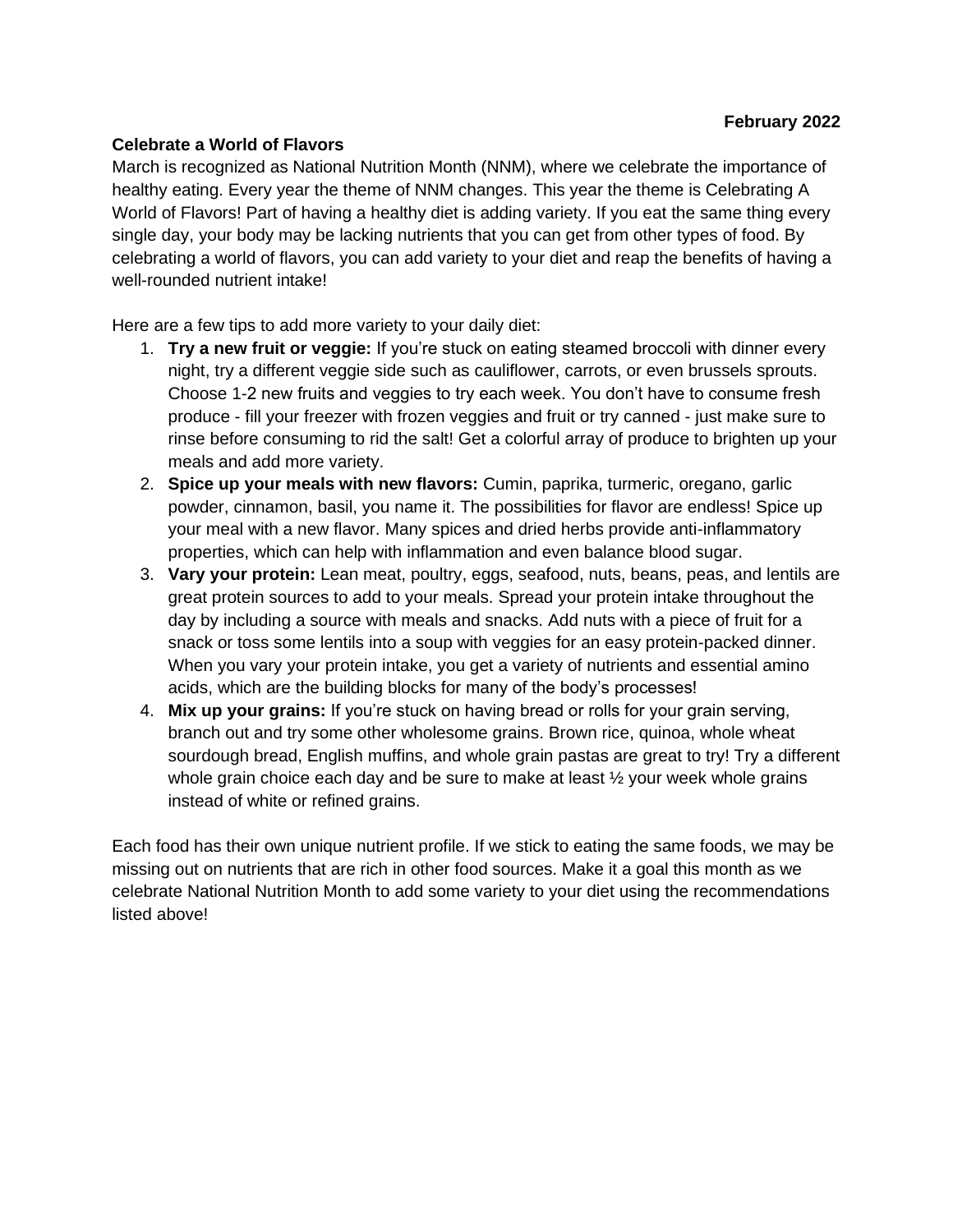# **Chicken Sausage & Veggie Skillet**

Serves: 4 Total Time: 20 minutes

#### Ingredients:

- 2 tablespoons olive oil
- 3 red potatoes, cubed
- 1 package Chicken Sausage, sliced into rounds
- 2 bell peppers, diced (any color!)
- 1 medium onion, diced
- 1 teaspoon garlic powder
- 1 teaspoon Italian seasoning
- ½ teaspoon paprika
- Salt & pepper to taste

- 1. Add oil & cubed red potatoes to a skillet. Cook for 10-15 minutes until browned & cooked through.
- 2. Add sliced chicken sausage, bell peppers, and onions. Toss and cook together for 5-10 minutes.
- 3. Toss in garlic powder, Italian seasoning, paprika, salt, and pepper.
- 4. Enjoy!

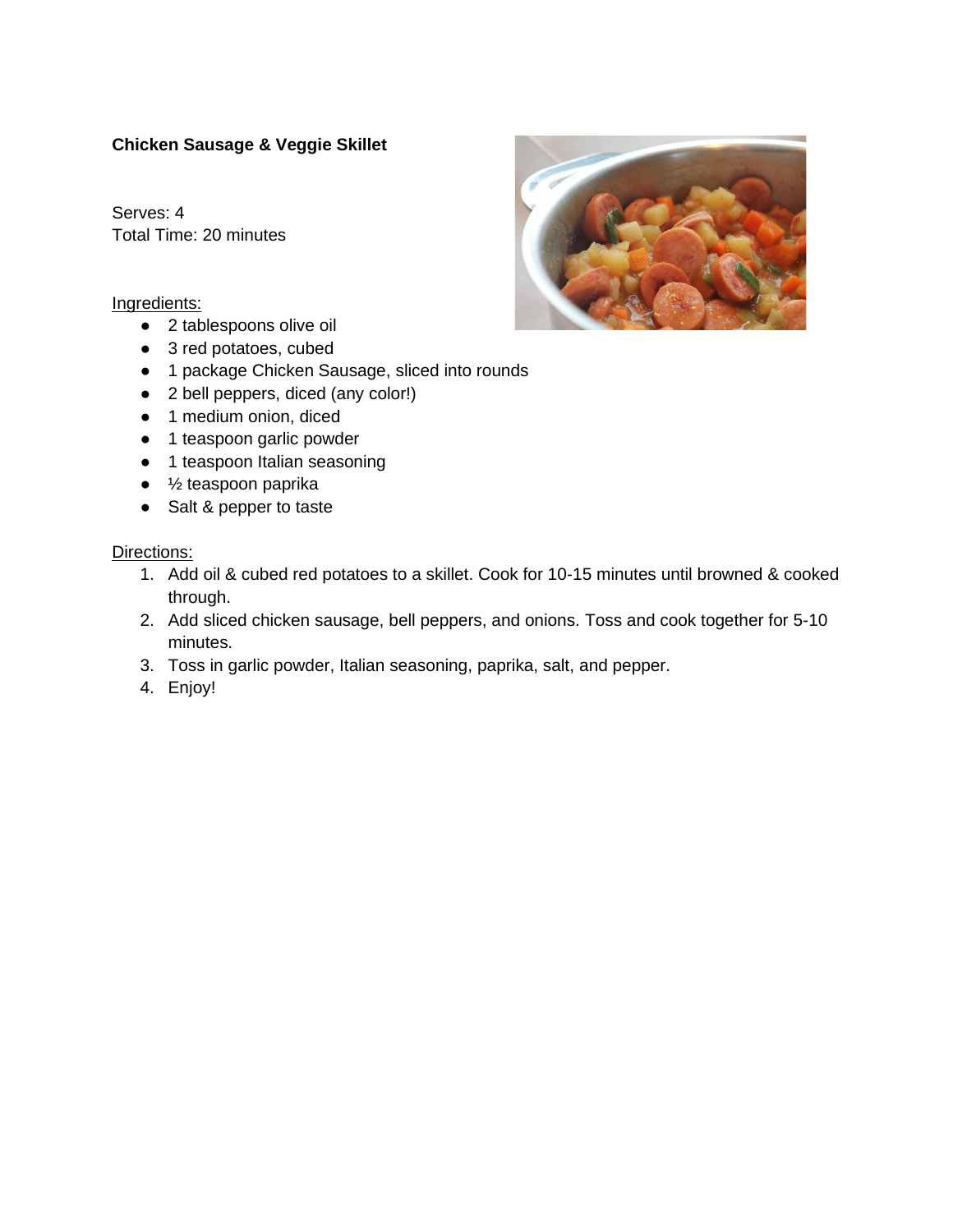### **Super Snacks**

Snacks are a great addition to any diet, especially if you have decreased energy throughout the day. Including snacks between meals can help support energy levels, reduce overeating at meals, and even balance blood sugar! It's choosing the right kinds of snacks that's important.

When we consume snacks that are high in simple carbohydrates, it can spike blood sugar and cause an energy crash. Simple carbohydrates include refined crackers, pretzels, white breads or cakes, cookies, and even some granola bars or cereals.

When we include complex carbohydrates and protein at snacks, our energy is more sustained! Complex carbohydrates include whole grains, fruits, and veggies, while protein includes dairy, lean meats, nuts, and seeds.

Here is a list of snack ideas that include both, according to your sweet or savory preference:

#### **Sweet:**

- $\bullet$   $\frac{1}{4}$  cup mixed nuts + 1 cup berries
- $\bullet$  1 banana + 2 tbsp peanut butter
- $\bullet$  1 pear + 1 cup yogurt
- 3 pieces lean beef jerky + 1 apple
- $\bullet$  2 oz cheddar cheese  $+1$  cup grapes
- $\bullet$  1 cup cottage cheese +  $\frac{1}{2}$  cup canned peaches

### **Savory:**

- $\bullet$  1 cup air popped popcorn  $+ 2$  oz cheese
- $\bullet$   $\frac{1}{4}$  cup mixed nuts + 1 cup baby carrots
- $\bullet$  1 piece string cheese  $+$  1 cup cherry tomatoes
- $\bullet$  2 celery stalks (cut into smaller sticks) + 2 tbsp peanut butter
- $\bullet$  % cup cottage cheese  $+1$  cup baby carrots (or other veggie)
	- For a fun protein-rich dip, see the attached recipe!
- $\bullet$   $\frac{1}{4}$  cup whole grain crackers  $+2$  oz cheddar cheese slices

Pair up your favorite fiber and protein-rich foods to create a healthful snack in seconds. Feel the benefits of having sustained energy throughout the day by eating a good snack every day!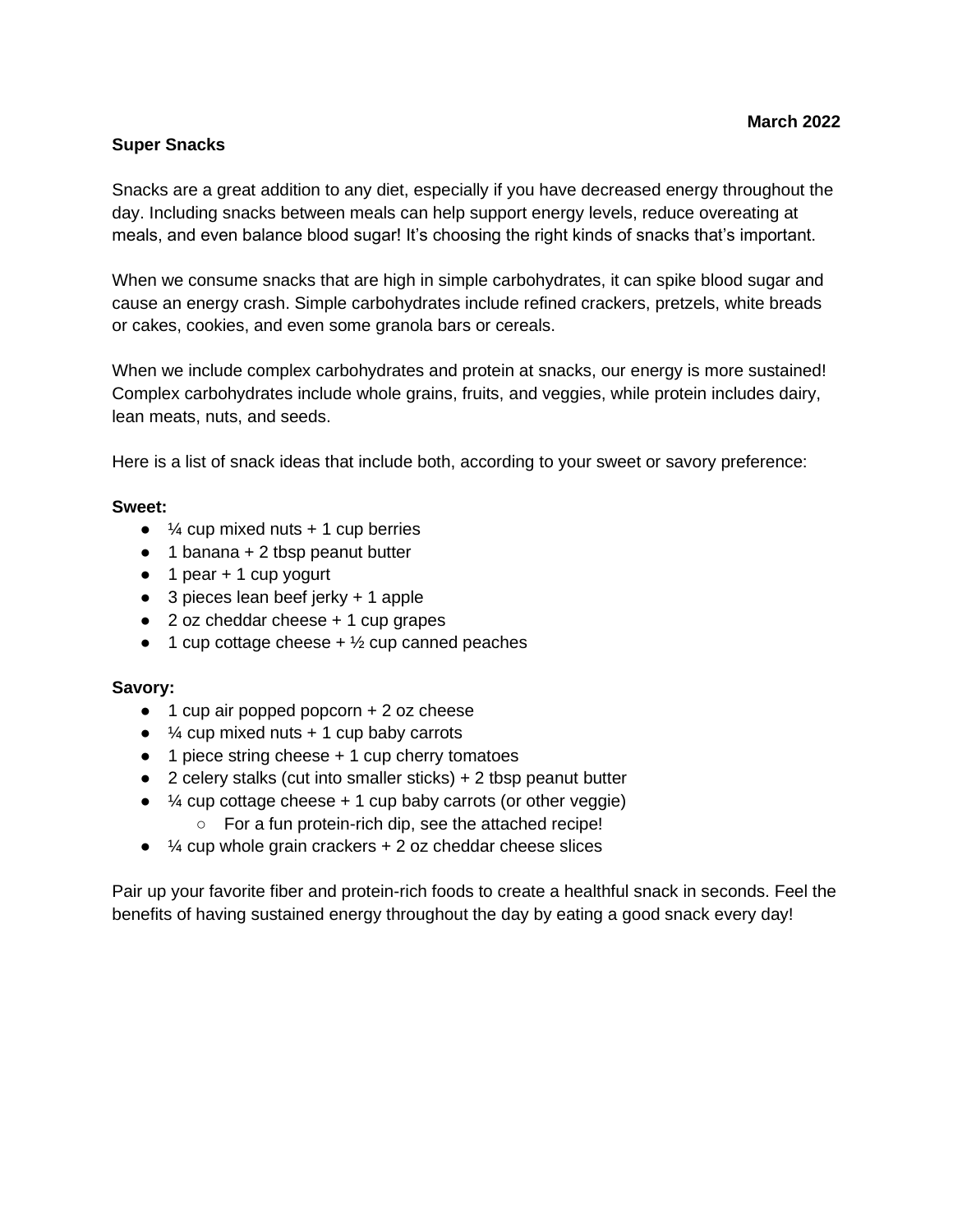# **Easy "Ranch Dressing" Cottage Cheese Dip**

\*Provides more protein and calcium than plain ranch dressing!

Serves: 2 Total time: 5 minutes

## Ingredients:

- 1 cup low-fat cottage cheese
- 1 teaspoon dill, dried
- $\bullet$   $\frac{1}{2}$  teaspoon onion powder
- ½ teaspoon garlic powder
- Salt & pepper to taste
- 2 teaspoons parsley, dried
- 1 cup veggies for "dipping" (carrots, celery, bell peppers, etc)



## Directions:

- 1. Mix together all the dried spices.
- 2. Mix the spices into 1 cup cottage cheese.
- 3. Enjoy this "ranch dip" with your favorite fresh veggies!

\*If you want to make an even *easier* dip, omit the seasonings & use dry ranch seasoning powder instead! Add ½ packet per 1 cup cottage cheese.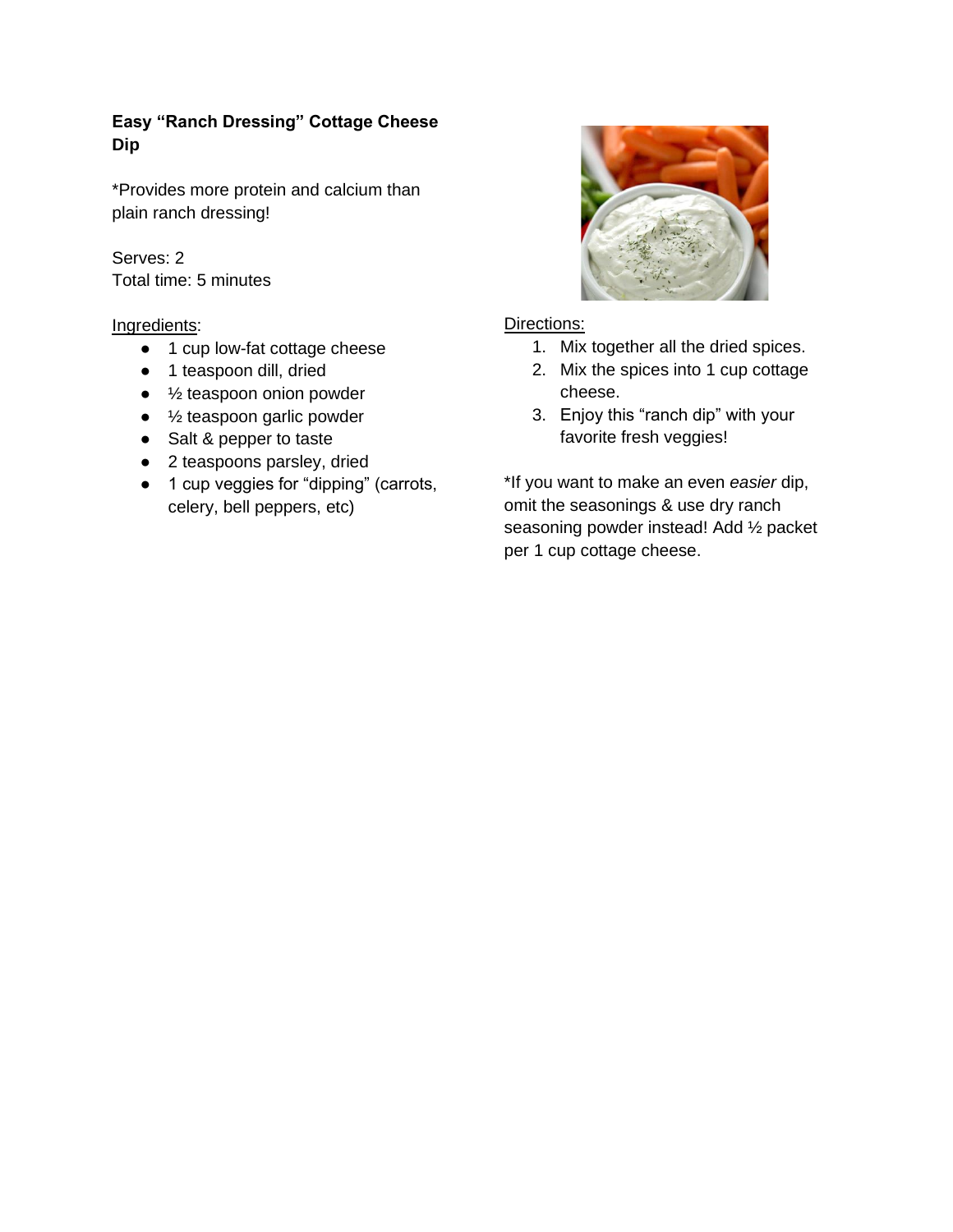### **Dinner in 10 Minutes or Less**

It's the end of a long day and you're feeling too tired to cook. What do you do? Create an easy dinner in 10 minutes or less! The good news is you don't have to make elaborate meals every night to nourish yourself properly. If you have low energy to cook but are still looking to make a wholesome meal, here are a few tips to make dinner in 10 minutes or less:

- 1. **First, pick your protein.** Easy proteins to keep in your home include frozen pre-cooked or canned meats (tuna, chicken, salmon), beans, eggs, nuts or nut butters, yogurt, or cottage cheese.
- 2. **Choose an easy veggie side.** Keep canned or frozen veggies available for an easy cook-in-the-microwave option. Steam your favorites and add a taste of butter, salt, and pepper for a veggie side in minutes! Salad kits and pre-chopped veggies are also helpful to add variety.
- 3. **Add ½ cup of whole grains or starchy veggies.** Complete the meal with a slice of whole grain bread or roll, microwaveable brown rice, or swap it with a starchy veggie (corn, peas, or potatoes). Whole grains and starchy veggies are rich in B-vitamins and fiber, so essential to help complete the meal!

#### Here are a few ideas:

- Breakfast For Dinner:
	- Sauté veggies with scrambled eggs and pair with 1 piece of whole grain toast
- Chicken Salad:
	- Combine canned chicken and a pre-made salad kit together
- Easy Wrap:
	- $\circ$  Wrap a whole grain tortilla with 3-4 slices of deli turkey, 1 slice of cheese, and a handful of chopped spinach

The key to making a meal in minutes is knowing *what* to put together (protein, veggie, and starch) and making sure your pantry, refrigerator, or freezer are stocked with easy options. What kind of creation can you come up with?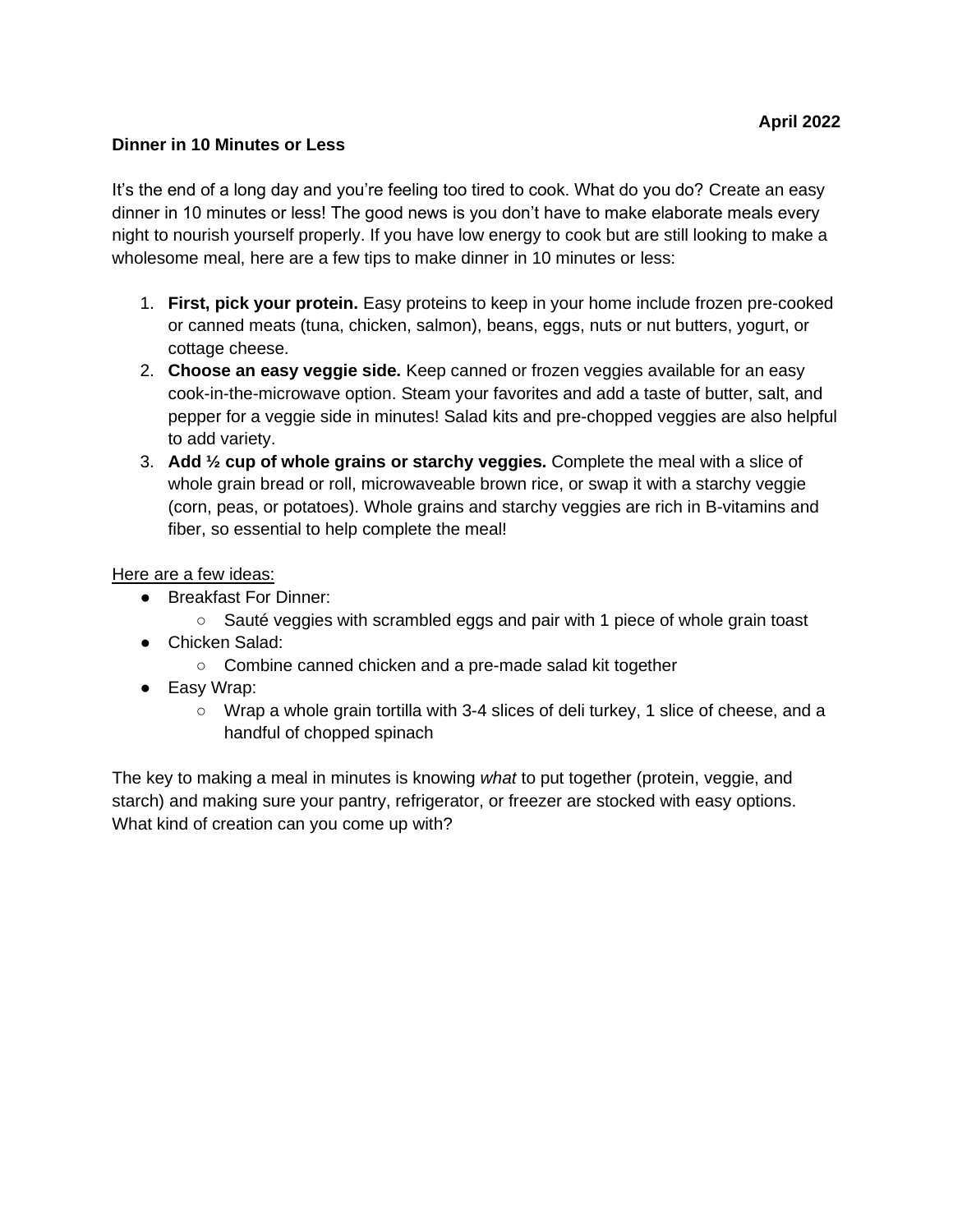# **Turkey & Spinach Wrap**

Time: 5 Minutes Serves: 1

Ingredients:

- 2 tbsp dijon mustard
- 1 whole wheat tortilla or wrap
- 1 cup baby spinach
- 3 oz sliced turkey
- $\bullet$   $\frac{1}{2}$  cucumber, sliced

- 1. Spread the mustard in the center of the tortilla.
- 2. Place the spinach, turkey, and cucumber on top.
- 3. Roll together and enjoy! Pair with a side of carrot or celery sticks.

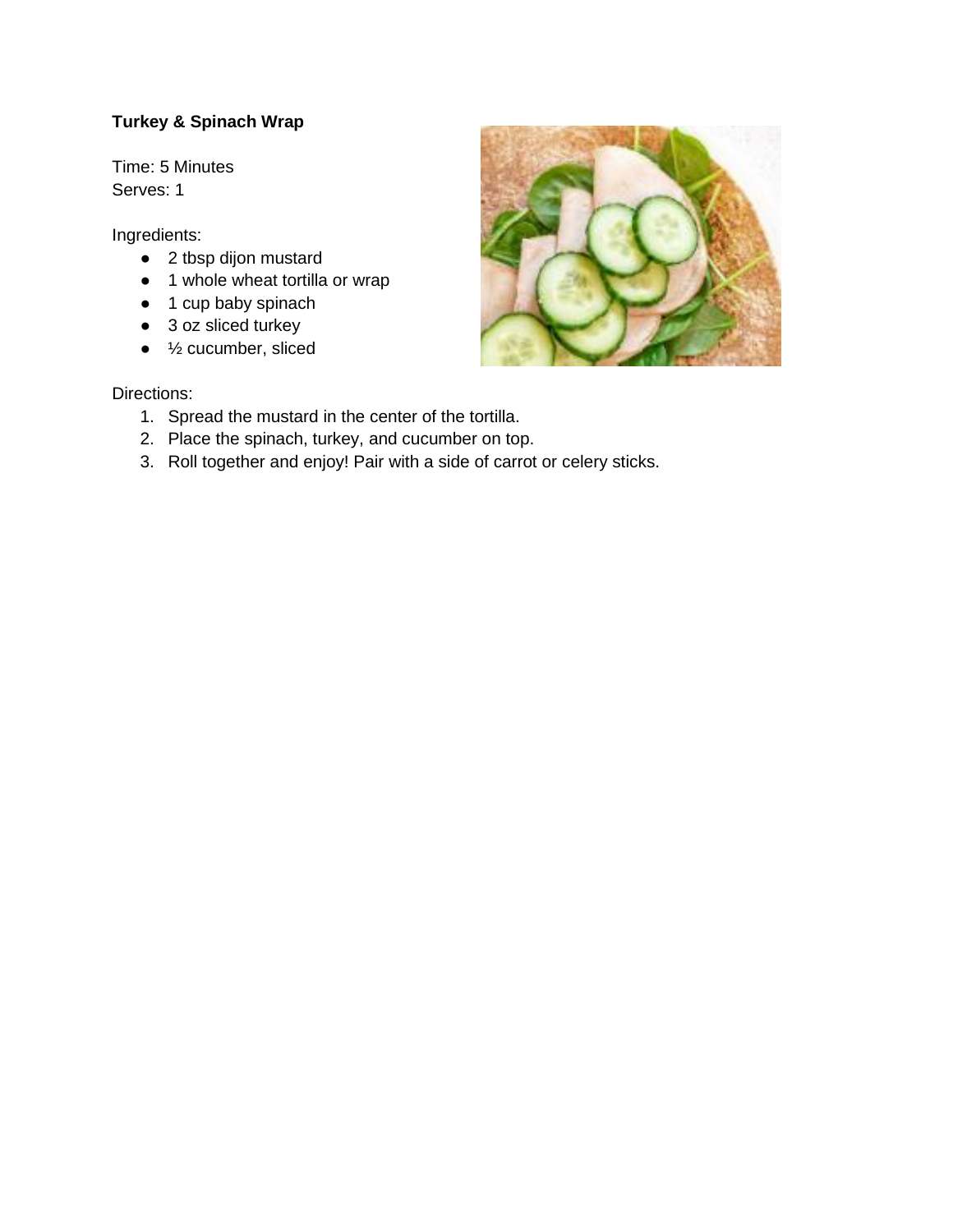### **Healthy Freezer Foods**

Can frozen foods be healthy? The short answer is yes, they can be! I think we all have that same thought that "healthy" and "convenience" shouldn't be in the same sentence. However, with the food industry's skyrocket in creativity, there are so many healthy freezer options out there designed to help you eat healthy when in a pinch. Having an emergency stash of frozen foods can make your life so much easier at times. It's also helpful to manage your food budget.

## Here are a few fun freezer foods and meals to try:

## **1. Protein Bowls**

These are gaining popularity in the food market, and rightfully so! They contain a good balance of protein, veggies, and complex carbs to nourish the body and provide energy. A few good brands to try including Healthy Choice, Real Good, and Smart Made. With any frozen meal, it's good to watch the sodium levels - rule of thumb, keep the sodium amount under 250 milligrams per serving.

# **2. Dark Chocolate Covered Fruit**

If you love a fun sweet treat after dinner, frozen dark chocolate covered fruit hit the spot. They are full of fiber from fruit and contain antioxidants from dark chocolate. Tru Fru is a great brand to try - they have endless options including dark chocolate peanut butter bananas or chocolate covered raspberries.

- 3. **Steam-in-the-Bag Veggies:** Stock up on your favorite frozen veggies to save both time and money. There are even bags you can steam in the microwave, saving you the stress of washing extra dishes. Pop one in the microwave for a quick veggie side. It's easy to toss into pasta or other one pot meals as well!
- 4. **High Protein Breakfasts**: If you are notorious for skipping breakfast because you're too tired to cook, there are plenty of healthy pre-made breakfast ideas to try! Prevent the mid-morning crash by stocking up on some healthy frozen breakfast items such as protein waffles, breakfast burritos, or egg sandwiches. A few good brands to try including Kodiak Cakes, Amy's, or Real Good.

### Key Takeaways:

Frozen foods are the perfect time-savers and are often comparable to fresh! Make your life easier if you don't have enough time to cook and try some of these options. You'll be surprised at just how healthy you can eat from the frozen aisles!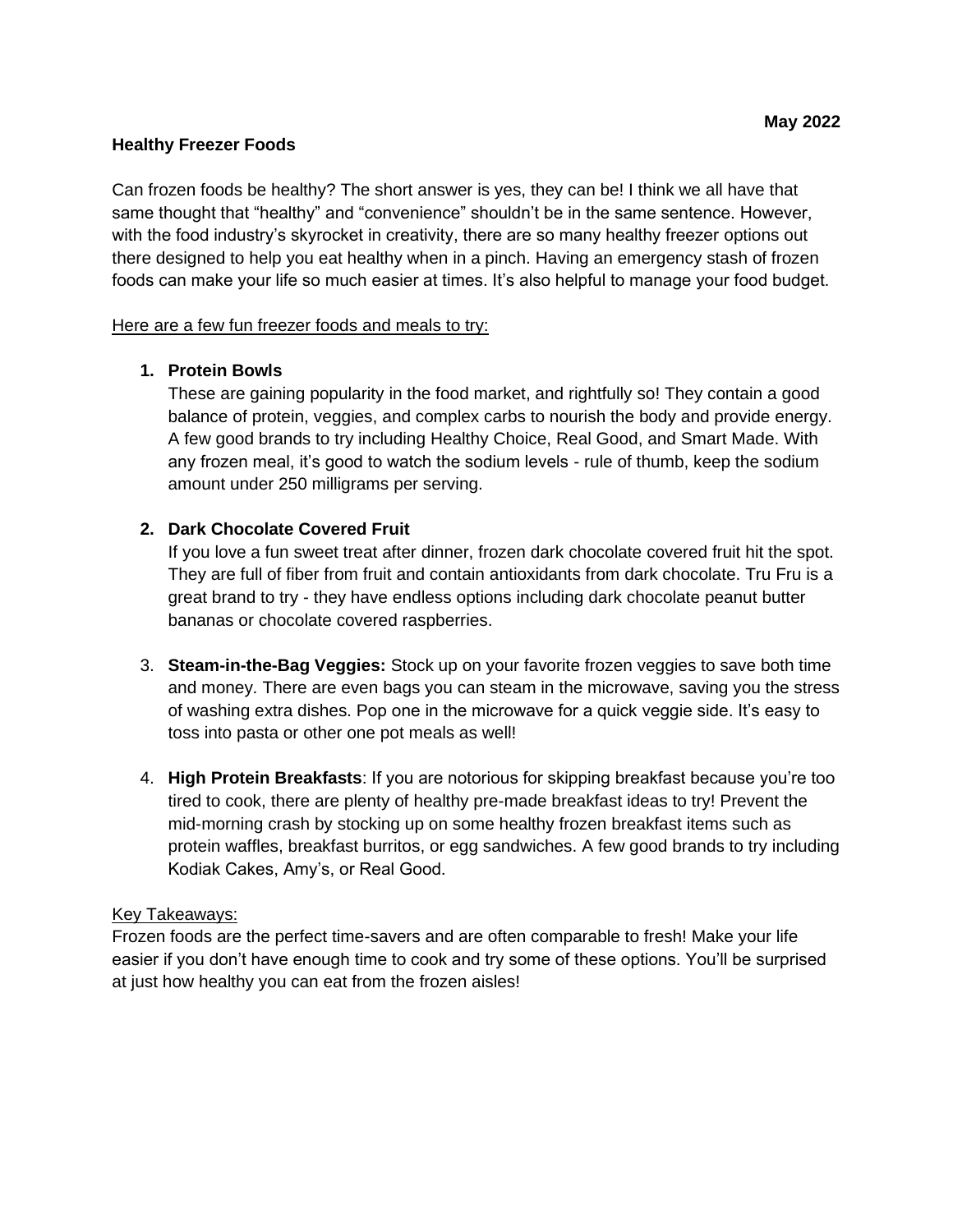# **Homestyle Vegetable Beef Soup**

From: AllRecipes.com

Serves: 10

Ingredients:

- 1-pound lean ground beef
- $\bullet$   $\frac{1}{2}$  cup diced onion (frozen)
- 1 bag each of frozen chopped carrots, green beans, and corn
- 6 red potatoes, chopped
- 4 cups veggie or beef bouillon, low sodium
- 1 teaspoon salt & pepper

- 1. Heat ground beef in a pan until cooked through. Break apart with a spoon.
- 2. Add diced onion. Cook with beef until fragrant.
- 3. Toss in frozen veggies, potatoes, bouillon, and salt & pepper. Stir together.
- 4. Let simmer for 25-30 minutes; until veggies are completely cooked through.
- 5. Enjoy!

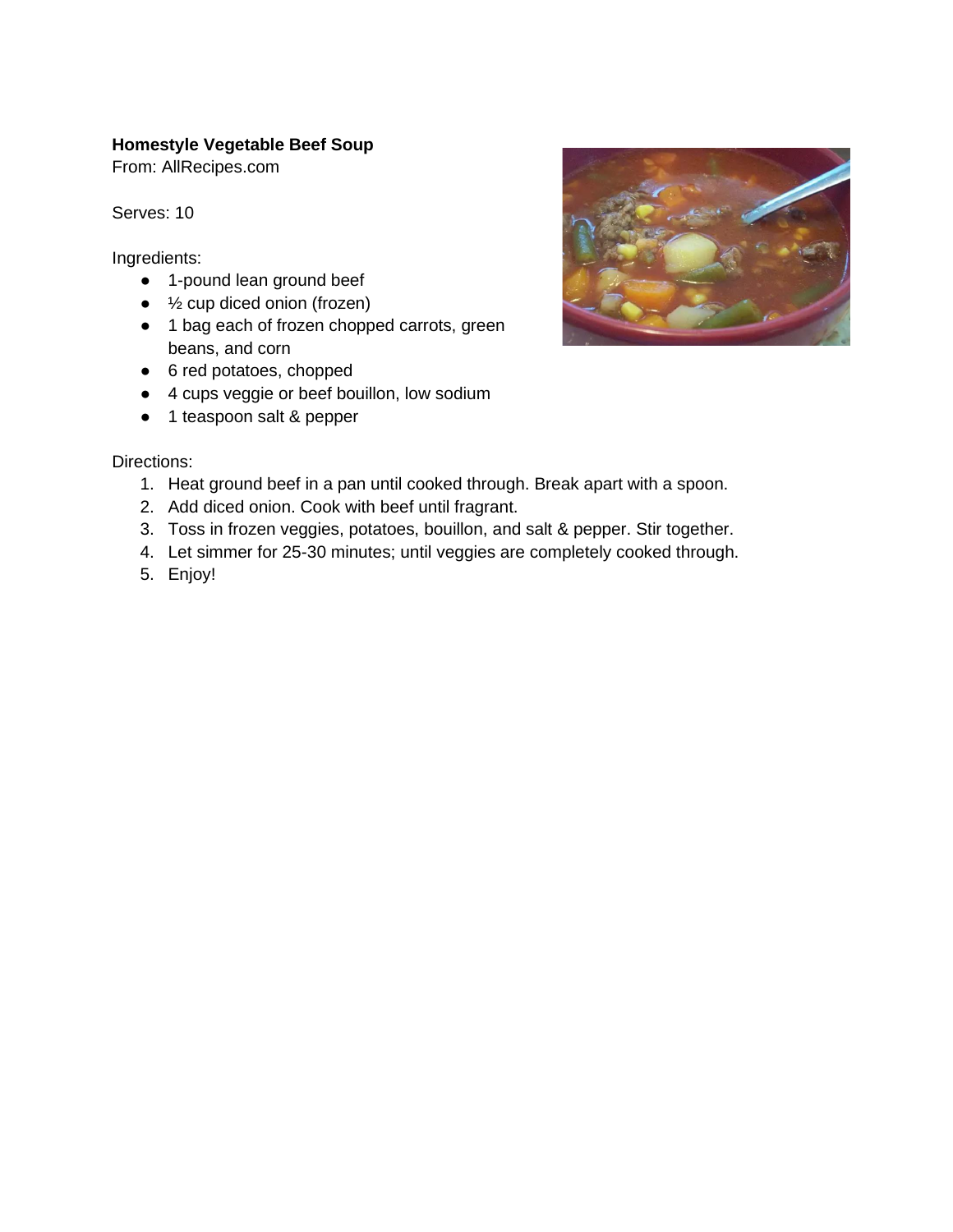### **What's The Deal On Sugar?**

This question is so frequently asked by many - and the answer is sometimes complex. Let's dive into sugar with a few tips and recommendations:

#### 1. **All sugar is digested the same**.

It doesn't matter what type of sugar you are consuming (honey, brown sugar, white sugar, etc.) it's all recognized in the body as sugar and digested the same. Some sweeteners like honey and 100% maple syrup do contain some vitamins and minerals such as calcium, copper, iron, magnesium, manganese, phosphorus, potassium and zinc. However, it's still recommended to consume natural sources in moderation to avoid blood sugar spikes.

### 2. **Fruit contains sugar, but don't cut fruit out of your diet.**

Yes, fruit does contain natural sugars. However, fruit is extremely nutrient-rich and contains a lot of fiber which helps to lower blood sugar spikes. Often when people cut fruit out completely, they aren't getting enough fiber and vitamins, so it's best to not cut fruit out if you're trying to watch your sugar intake. Instead consume the right portions! Aim for 2-3 fruits daily in 1/2 - 1 cup amounts. Also, all fruit is created equal…there is no fruit that is better or less sugary than the other!

### 3. **Aim for less than 24-36 teaspoons per day of added sugar.**

According to the American Heart Association, it is recommended that women consume less than 24 grams and men less than 36 grams of added sugar each day. That is equivalent to about 6 or 9 teaspoons of added sugar. To put that into perspective, one can of soda has about 40 grams of sugar…that's about 10 teaspoons!

Don't get caught up in the numbers! Focus on eating whole fruits in  $\frac{1}{2}$  - 1 cup portions. Watch your added sugar intake by reading the food labels and choose lower sugar options, such as this Blueberry Orange Sparkling Water recipe instead of soda.